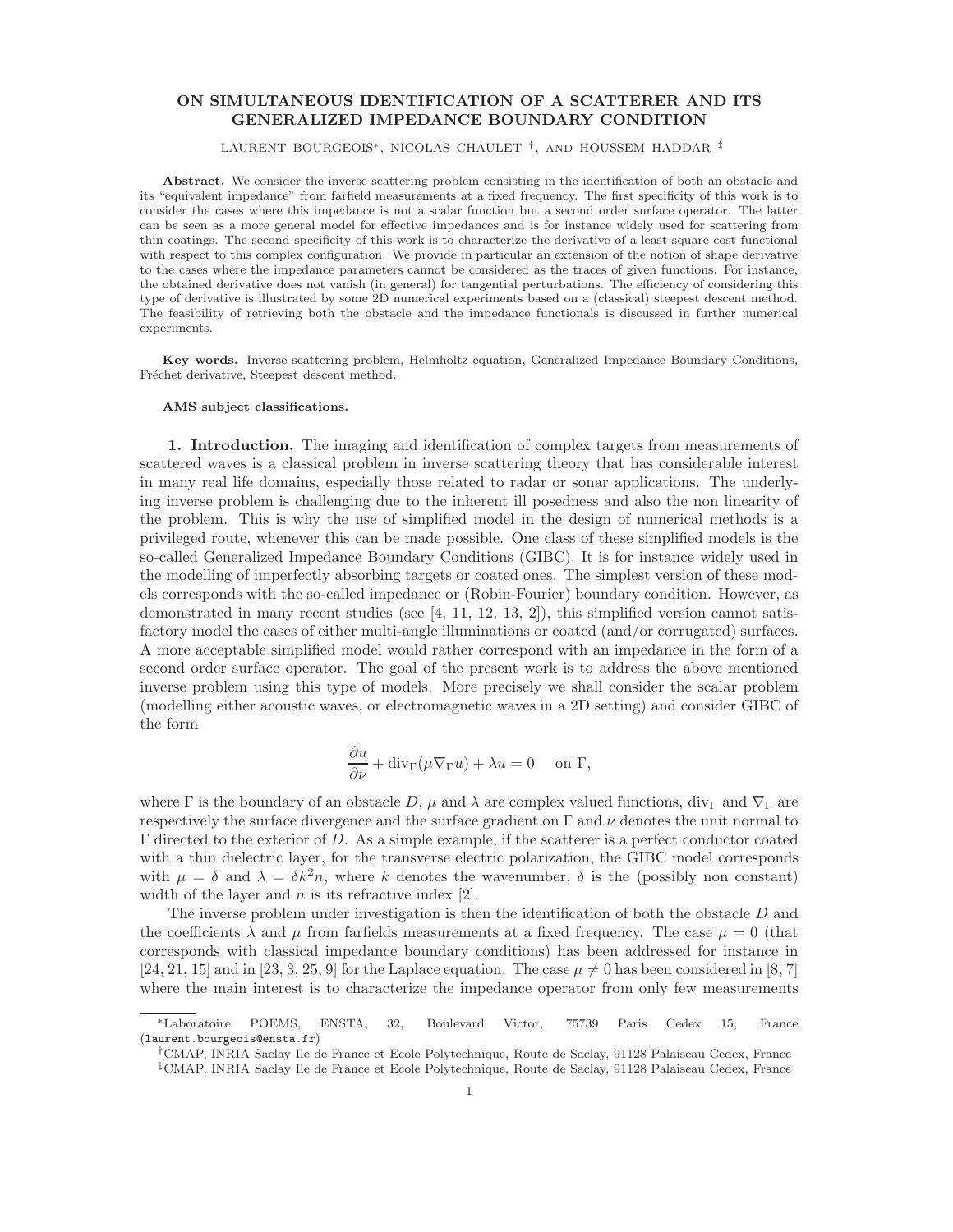(assuming a priori, perfect or imperfect knowledge of the surface) and study related stability issues. In the present work, the geometry is unknown and we authorize the use of many measurements corresponding to differently many choices of the incident plane waves.

We first prove the uniqueness of reconstructing both D and  $(\lambda,\mu)$  when one uses incident plane waves with all possible directions and measures the farfields at all possible observation directions. The proof uses the technique of mixed reciprocity relation as in [18, 20].

Our second and main contribution is the characterization of the derivative of the farfield with respect to the domain D when the impedance parameters  $(\lambda, \mu)$  are unknown. At a first glance, this may appear as a simple exercise using shape derivative tools, as described for example in the monographs [1, 16, 26]. However, it turned out that two specificities of the problem seriously complicate this task. The first one is indeed related to the second-order surface operator appearing in the expression of the impedance operator. As one could later notice, it leads to complex calculations and non intuitive final expressions of the derivatives.

The second major issue is not specific to GIBC but rather to the fact that the coefficients  $\lambda$  and/or  $\mu$  are unknown functions supported by the unknown boundary  $\partial D$ . This configuration makes for instance the notion of partial derivative with respect to  $D$  unclear. To overcome this ambiguity we shall adapt the usual definition of partial derivative with respect to  $D$  by defining an appropriate extension of the impedance parameters  $\lambda$  and  $\mu$  to a boundary  $\partial D_{\varepsilon} = \partial D + \varepsilon(\partial D)$ , where  $\varepsilon$  is a perturbation of  $\partial D$  (see definition 4.1 hereafter). As a surprising result, the obtained derivative depends not only on the normal part of the perturbation  $\varepsilon$  but also on the tangential part (see theorem 4.8 hereafter). In order to derive these results we adopted a method based on integral representation of the solutions as introduced in [19] for the case of Dirichlet or Neumann boundary conditions and in [14] for the case of constant impedance boundary conditions. An alternative method would have been the use of shape derivative tools, but probably with more involving technicalities.

In a last part of this work we shall present a numerical algorithm based on a classical least square formulation of the problem and an optimization technique based on a steepest descent method with regularization of the descent direction. The forward problem is solved by using a finite element method and the reconstruction update is based on a boundary variation technique (requiring a remesh of the computational domain at each step). The goal of this numerical section is to first illustrate the efficiency of considering the proposed non conventional type of shape derivative. Second, we present numerical experiments that discuss the feasibility of retrieving both the obstacle and the impedance functionals.

The outline of the paper is as follows. We describe the inverse problem in Section 2. In Section 3 we prove our uniqueness result, while Section 4 is dedicated to the evaluation of the derivative of the farfield with respect to the obstacle. In Section 5 we describe the optimization technique based on a least square formulation of the inverse problem. Some numerical tests in 2D showing the efficiency of the proposed steepest descent method are presented in Section 6. A technical lemma related to some differential geometry identities is presented in an Appendix.

2. The statement of the inverse problem. Let D be an open bounded domain of  $\mathbb{R}^d$ , with  $d = 2$  or 3, the boundary  $\partial D$  of which is Lipschitz continuous, such that  $\Omega = \mathbb{R}^d \setminus \overline{D}$  is connected and let  $(\lambda, \mu) \in (L^{\infty}(\partial D))^2$  be some impedance coefficients. The scattering problem with generalized impedance boundary conditions (GIBC) consists in finding  $u = u^s + u^i$  such that

$$
\begin{cases}\n\Delta u + k^2 u = 0 & \text{in } \Omega \\
\frac{\partial u}{\partial \nu} + \text{div}_{\Gamma}(\mu \nabla_{\Gamma} u) + \lambda u = 0 & \text{on } \partial D \\
\lim_{R \to \infty} \int_{|x| = R} \left| \frac{\partial u^s}{\partial r} - iku^s \right|^2 ds = 0.\n\end{cases}
$$
\n(2.1)

Here k is the wave number,  $u^i = e^{ik\hat{d}\cdot x}$  is an incident plane wave where  $\hat{d}$  belongs to the unit sphere of  $\mathbb{R}^d$  denoted  $S^{d-1}$ , and  $u^s \in V(\Omega) := \{v \in \mathcal{D}'(\Omega), \varphi v \in H^1(\Omega) \,\forall \varphi \in \mathcal{D}(\mathbb{R}^d) \text{ and } v_{|\partial D} \in$  $H^1(\partial D)$  is the scattered field.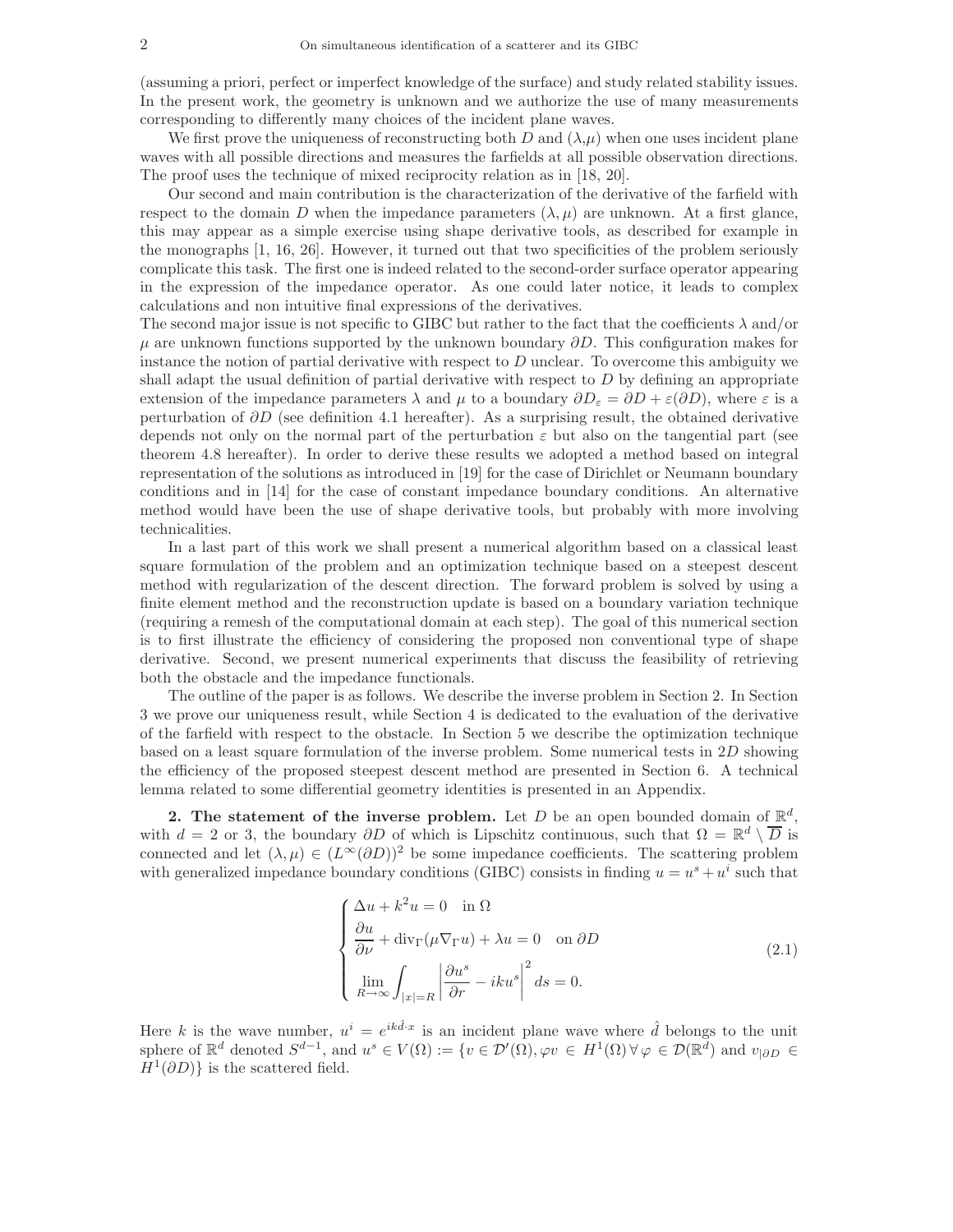The surface operators div<sub>Γ</sub> and  $\nabla_{\Gamma}$  are precisely defined in Chapter 5 of [16]. For  $v \in H^1(\partial D)$  the surface gradient  $\nabla_{\Gamma} v$  lies in  $L^2_{\Gamma}(\partial D) := \{ V \in L^2(\partial D, \mathbb{R}^d) , V \cdot \nu = 0 \}$  while  $\text{div}_{\Gamma}(\mu \nabla_{\Gamma} u)$  is defined in  $H^{-1}(\partial D)$  for  $\mu \in L^{\infty}(\partial D)$  by

$$
\langle \operatorname{div}_{\Gamma}(\mu \nabla_{\Gamma} u), v \rangle_{H^{-1}(\partial D), H^{1}(\partial D)} := - \int_{\partial D} \mu \nabla_{\Gamma} u \cdot \nabla_{\Gamma} v \, ds \quad \forall v \in H^{1}(\partial D). \tag{2.2}
$$

The last equation in (2.1) is the classical Sommerfeld radiation condition. The proof for well– posedness of problem (2.1) and the numerical computation of its solution can be done using the so–called Dirichlet–to–Neumann map so that we can give an equivalent formulation of (2.1) in a bounded domain  $\Omega_R = \Omega \cap B_R$  where  $B_R$  is the ball of radius R such that  $D \subset B_R$ . The Dirichlet–to–Neumann map,  $S_R: H^{1/2}(\partial B_R) \mapsto H^{-1/2}(\partial B_R)$  is defined for  $g \in H^{1/2}(\partial B_R)$  by  $S_R g := \partial u^e / \partial r |_{\partial B_R}$  where  $u^e \in V(\mathbb{R}^d \setminus \overline{B_R})$  is the radiating solution of the Helmholtz equation outside  $B_R$  and  $u^e = g$  on  $\partial B_R$ .

Solving (2.1) is equivalent to find u in  $V_R := \{v \in H^1(\Omega_R); v_{|\partial D} \in H^1(\partial D)\}\$  such that:

$$
\begin{cases}\n\Delta u + k^2 u = 0 & \text{in } \Omega_R \\
\frac{\partial u}{\partial \nu} + \text{div}_{\Gamma}(\mu \nabla_{\Gamma} u) + \lambda u = 0 & \text{on } \partial D \\
\frac{\partial u}{\partial r} - S_R(u) = \frac{\partial u^i}{\partial r} - S_R(u^i) & \text{on } \partial B_R.\n\end{cases}
$$
\n(2.3)

We introduce the assumption

ASSUMPTION 1. *The coefficients*  $(\lambda, \mu) \in (L^{\infty}(\partial D))^2$  *are such that* 

$$
\Im m(\lambda) \ge 0, \ \Im m(\mu) \le 0 \quad \text{a.e. in } \partial D
$$

*and there exists*  $c > 0$  *such that* 

$$
\Re e(\mu) \ge c \qquad a.e. \in \partial D.
$$

Well–posedness of problem (2.3) is established in the following theorem, the proof of which is classical and given in [5].

THEOREM 2.1. With assumption 1 the problem  $(2.3)$  has a unique solution u in  $V_R$ . In order to define the inverse problem, we recall now the definition of the farfield associated to a scattered field. From [10], the scattered field has the asymptotic behaviour:

$$
u^{s}(x) = \frac{e^{ikr}}{r^{(d-1)/2}} \left( u^{\infty}(\hat{x}) + \mathcal{O}\left(\frac{1}{r}\right) \right) \qquad r \longrightarrow +\infty
$$

uniformly for all the directions  $\hat{x} = x/r \in S^{d-1}$  with  $r = |x|$ , and the farfield  $u^{\infty} \in L^2(S^{d-1})$  has the following integral representation on the boundary ∂D:

$$
u^{\infty}(\hat{x}) = \int_{\partial D} \left( u^s(y) \frac{\partial \Phi^{\infty}(\hat{x}, y)}{\partial \nu(y)} - \frac{\partial u^s(y)}{\partial \nu} \Phi^{\infty}(\hat{x}, y) \right) ds(y) \quad \forall \hat{x} \in S^{d-1}.
$$
 (2.4)

Here  $\Phi^{\infty}(\cdot, y)$  is the farfield associated with the Green function  $\Phi(\cdot, y)$  of the Helmholtz equation. The function  $\Phi(\cdot, y)$  is defined in  $\mathbb{R}^2$  by  $\Phi(x, y) = (i/4)H_0^1(k|x - y|)$ , where  $H_0^1$  is the Hankel function of the first kind and of order 0, and in  $\mathbb{R}^3$  by  $e^{ik|x-y|}/(4\pi|x-y|)$ . The associated farfields are defined in  $S^1$  by  $(e^{i\pi/4}/\sqrt{8\pi k})e^{-iky\cdot\hat{x}}$  and in  $S^2$  by  $(1/4\pi)e^{-iky\cdot\hat{x}}$  respectively. The second integral in (2.4) has to be understood as a duality pairing between  $H^{-1/2}(\partial D)$  and  $H^{1/2}(\partial D)$ . We are now in a position to define the farfield map

$$
T: (\lambda, \mu, \partial D) \to u^{\infty}
$$

where  $u^{\infty}$  is the farfield associated with the scattered field  $u^{s} = u - u^{i}$  and u is the unique solution of problem (2.1) with obstacle D and impedances  $(\lambda, \mu)$  on  $\partial D$ .

The general inverse problem we are interested in is the following: given several incident plane waves of direction  $\hat{d} \in S^{d-1}$ , is it possible to reconstruct the obstacle D as well as the impedances  $λ$  and  $μ$  defined on  $\partial D$  from the corresponding farfield  $u^∞ = T(λ, μ, ∂D)$ ? The first question of interest is the identifiability of  $(\lambda, \mu, \partial D)$  from the farfield data  $u^{\infty}$ , that is uniqueness.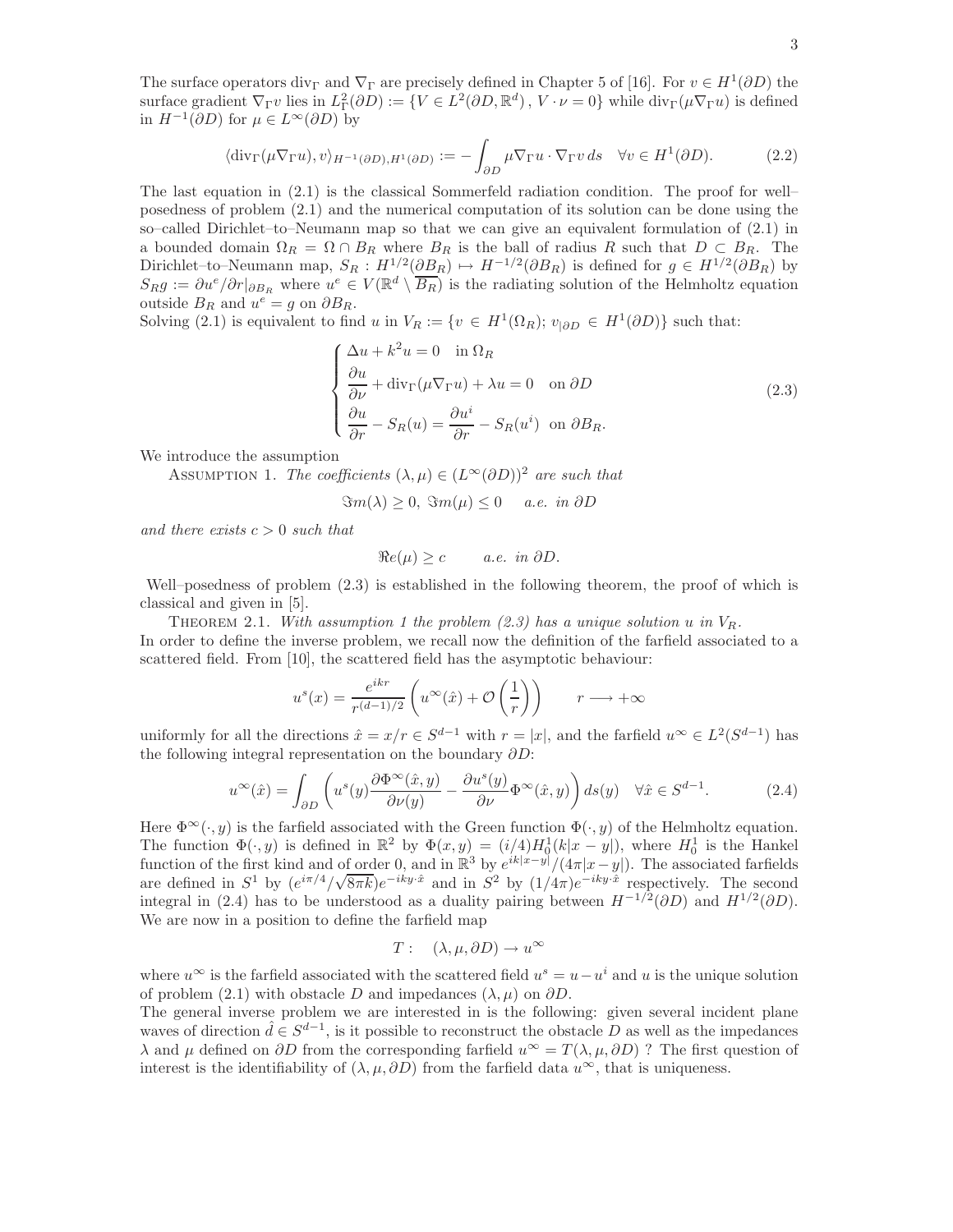3. A uniqueness result. In this section, we provide a uniqueness result concerning identification of both the obstacle D and the impedances  $(\lambda, \mu)$  from the farfields associated to plane waves with all incident directions  $\hat{d} \in S^{d-1}$ . In this respect we denote by  $u^{\infty}(\hat{x}, \hat{d})$  the farfield in the  $\hat{x}$  direction that is associated to the plane wave with direction  $\hat{d}$ . In the following, we introduce some regularity assumptions for the obstacle D and the impedances  $\lambda, \mu$ .

ASSUMPTION 2. *The boundary*  $\partial D$  *is*  $C^2$ , and the impedances satisfy  $\lambda \in C^0(\partial D)$  and  $\mu \in$  $C^1(\partial D)$ .

The main result is the following theorem, which is a generalization of the uniqueness result for  $\mu = 0$  proved in [20].

THEOREM 3.1. *Assume that*  $(\lambda_1, \mu_1, \partial D_1)$  *and*  $(\lambda_2, \mu_2, \partial D_2)$  *satisfy assumptions* 1 *and* 2, and the corresponding farfields  $u_1^{\infty} = T(\lambda_1, \mu_1, \partial D_1)$  and  $u_2^{\infty} = T(\lambda_2, \mu_2, \partial D_2)$  satisfy  $u_1^{\infty}(\hat{x}, \hat{d}) =$  $u_2^{\infty}(\hat{x}, \hat{d})$  for all  $\hat{x} \in S^{d-1}$  and  $\hat{d} \in S^{d-1}$ . Then  $D_1 = D_2$  and  $(\lambda_1, \mu_1) = (\lambda_2, \mu_2)$ .

The proof of the above theorem is based on several results, the first one is the mixed reciprocity lemma and does not require the regularity assumption 2.

LEMMA 3.2. Let  $w^{\infty}(\cdot, z)$  be the farfield associated to the incident field  $\Phi(\cdot, z)$  with  $z \in \Omega$ , and  $u^s(\cdot,\hat{x})$  be the scattered field associated to the plane wave of direction  $\hat{x} \in S^{d-1}$ . Then

$$
w^{\infty}(-\hat{x}, z) = c(d) u^{s}(z, \hat{x}),
$$

 $with \ c(2) = e^{i\pi/4}/\sqrt{8\pi k} \ and \ c(3) = 1/4\pi.$ 

*Proof.* For two incident fields  $u_1^i$  and  $u_2^i$ , the associated total fields  $u_1$  and  $u_2$  satisfy, by using the boundary condition on  $\partial D$ ,

$$
\int_{\partial D} \left( u_1 \frac{\partial u_2}{\partial \nu} - u_2 \frac{\partial u_1}{\partial \nu} \right) ds
$$
  
= 
$$
\int_{\partial D} \left( \mu \nabla_{\Gamma} u_1 \cdot \nabla_{\Gamma} u_2 - \lambda u_1 u_2 - \mu \nabla_{\Gamma} u_1 \cdot \nabla_{\Gamma} u_2 + \lambda u_1 u_2 \right) ds = 0.
$$

By using the decomposition  $u_1 = u_1^i + u_1^s$  and  $u_2 = u_2^i + u_2^s$ , that the incident fields solve the Helmholtz equation inside  $D$ , that the scattered fields solve the Helmholtz equation outside  $D$  as well as the radiation condition, we obtain

$$
\int_{\partial D} \left( u_1^s \frac{\partial u_2^i}{\partial \nu} - u_2^i \frac{\partial u_1^s}{\partial \nu} \right) ds = \int_{\partial D} \left( u_2^s \frac{\partial u_1^i}{\partial \nu} - u_1^i \frac{\partial u_2^s}{\partial \nu} \right) ds. \tag{3.1}
$$

Now we use the Green's formula on the boundary  $\partial D$  for  $u^s(\cdot,\hat{x})$ : for  $z \in \Omega$  and  $\hat{x} \in S^{d-1}$ ,

$$
u^{s}(z, \hat{x}) = \int_{\partial D} \left( u^{s}(y, \hat{x}) \frac{\partial \Phi(y, z)}{\partial \nu(y)} - \frac{\partial u^{s}(y, \hat{x})}{\partial \nu} \Phi(y, z) \right) ds(y).
$$

By applying equation (3.1) when  $u_1^i$  is the plane wave of direction  $\hat{x}$  and  $u_2^i$  is the point source  $\Phi(\cdot, z)$ , it follows that

$$
u^{s}(z, \hat{x}) = \int_{\partial D} \left( w^{s}(y, z) \frac{\partial e^{ik\hat{x}.y}}{\partial \nu(y)} - \frac{\partial w^{s}(y, z)}{\partial \nu(y)} e^{ik\hat{x}.y} \right) ds(y).
$$

Lastly, from the integral representation (2.4) and the above equation we obtain

$$
c(d) u^s(z, \hat{x}) = w^\infty(-\hat{x}, z).
$$

 $\Box$ 

The second lemma is a density result and does not require the regularity assumption 2 either. Since it is a slightly more general version of lemma 4 in [8], the proof is omitted.

LEMMA 3.3. Let  $u(\cdot, \hat{d})$  denote the solution of (2.1) associated to the incident wave  $u^{i}(x) =$  $e^{ik\hat{d}.x}$  and assume that for some  $f \in H^{-1}(\partial D)$ ,

$$
\langle u(\cdot,\hat d), f\rangle_{H^1(\partial D),H^{-1}(\partial D)}=0, \quad \forall \hat d\in S^{d-1}.
$$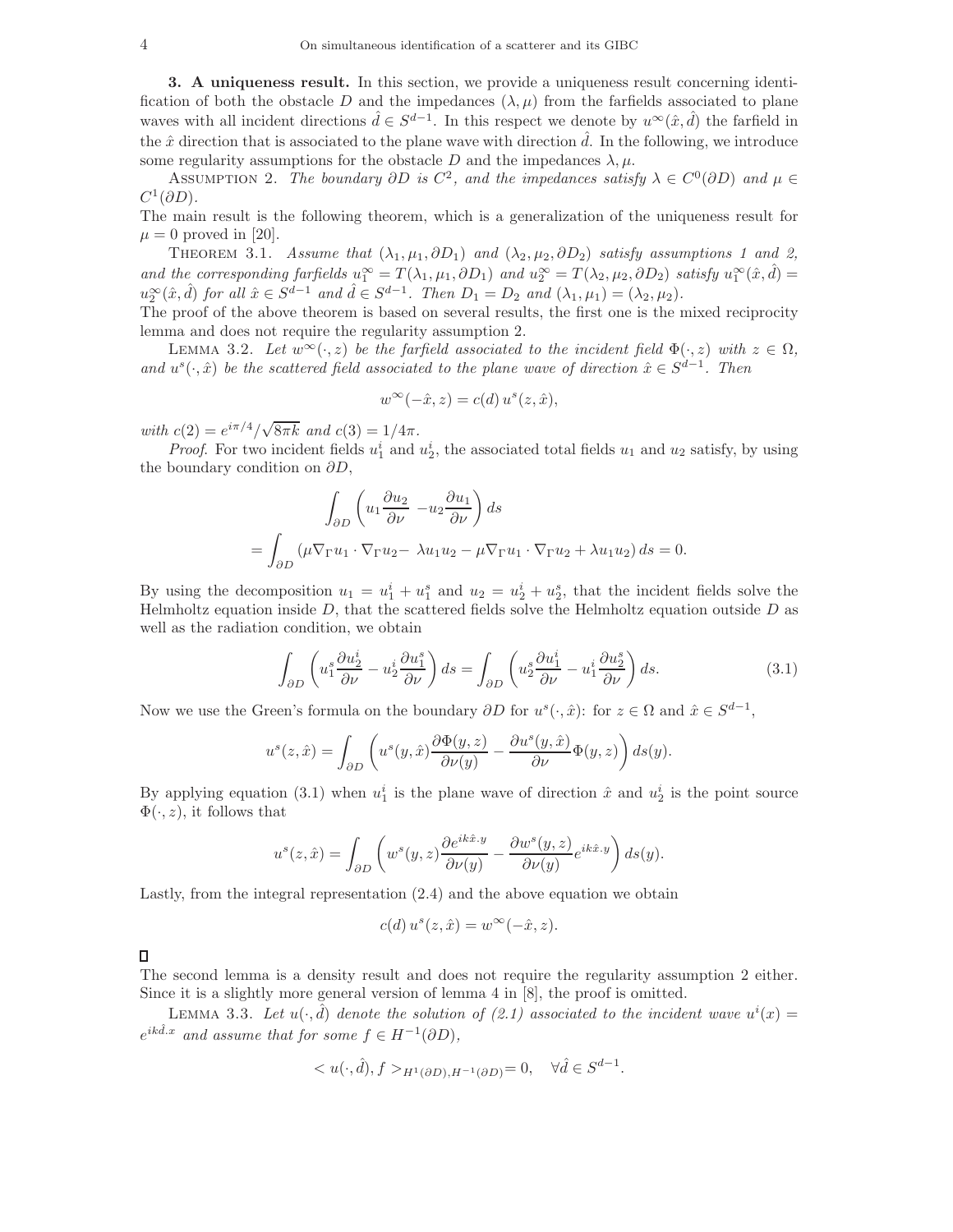*Then*  $f = 0$ *.* 

We are now in a position to prove theorem 3.1.

*Proof.* [Proof of theorem 3.1]The first step of the proof consists in proving that  $D_1 = D_2$ , following the method of [18, 17]. Let us denote  $\tilde{\Omega}$  the unbounded connected component of  $\mathbb{R}^d \setminus$  $\overline{D_1 \cup D_2}$ . From Rellich's lemma and unique continuation, we obtain that

$$
u_1^s(z, \hat{d}) = u_2^s(z, \hat{d}), \qquad \forall z \in \tilde{\Omega}, \forall \hat{d} \in S^{d-1}.
$$
\n(3.2)

Using the mixed reciprocity lemma 3.2, we obtain that

$$
u_1^{\infty}(-\hat{d}, z) = u_2^{\infty}(-\hat{d}, z), \qquad \forall \hat{d} \in S^{d-1}, \, \forall z \in \tilde{\Omega},
$$

where  $u_1^{\infty}(\cdot, z)$  and  $u_2^{\infty}(\cdot, z)$  are the farfields associated to the incident field  $\Phi(\cdot, z)$  with  $z \in \tilde{\Omega}$ . By using again Rellich's lemma and unique continuation, it follows that

$$
u_1^s(x, z) = u_2^s(x, z), \qquad \forall (x, z) \in \tilde{\Omega} \times \tilde{\Omega}.
$$
\n(3.3)

Assume that  $D_1 \not\subset D_2$ . Since  $\mathbb{R}^d \setminus \overline{D_2}$  is connected, there exists some non empty open set  $\Gamma_* \subset (\partial D_1 \cap \partial \tilde{\Omega}) \setminus \overline{D_2}$ . We now consider some point  $x_* \in \Gamma_*$  and the sequence

$$
x_n = x_* + \frac{\nu_1(x_*)}{n}.
$$

For sufficiently large n,  $x_n \in \tilde{\Omega}$ . From (3.3), we hence have by denoting  $P_1v := \partial v/\partial \nu +$  $div_{\Gamma}(\mu_1 \nabla_{\Gamma} v) + \lambda_1 v$ ,

$$
P_1 u_2^s(\cdot, x_n) = P_1 u_1^s(\cdot, x_n) \quad \text{on} \quad \Gamma_*.
$$

Using boundary condition on  $\partial D_1$  for  $u_1 = u_1^s + \Phi(\cdot, x_n)$ , this implies that

$$
P_1 u_2^s(\cdot, x_n) = -P_1 \Phi(\cdot, x_n) \quad \text{on} \quad \Gamma_*.
$$

Using assumption 2 and the fact that  $u_2^s$  is smooth in the neighborhood of  $\Gamma_*$ , we obtain

$$
\lim_{n \to +\infty} P_1 u_2^s(\cdot, x_n) = \frac{\partial u_2^s}{\partial \nu}(\cdot, x_*) + \mu_1 \Delta_{\Gamma} u_2^s(\cdot, x_*) + \nabla_{\Gamma} \mu_1 \cdot \nabla_{\Gamma} u_2^s(\cdot, x_*) + \lambda_1 u_2^s(\cdot, x_*)
$$

in  $L^2(\Gamma_*)$ . On the other hand, for  $x_1 \in \Gamma_* \setminus \{x_*\}$ , we have pointwise convergence

$$
\lim_{n \to +\infty} P_1 \Phi(x_1, x_n) = \frac{\partial \Phi}{\partial \nu}(x_1, x_*) + \mu_1 \Delta_{\Gamma} \Phi(x_1, x_*) + \nabla_{\Gamma} \mu_1 \cdot \nabla_{\Gamma} \Phi(x_1, x_*) + \lambda_1 \Phi(x_1, x_*).
$$

We hence obtain that

$$
\frac{\partial \Phi}{\partial \nu}(\cdot, x_*) + \text{div}_{\Gamma}(\mu_1 \nabla_{\Gamma} \Phi)(\cdot, x_*) + \lambda_1 \Phi(\cdot, x_*) \in L^2(\Gamma_*). \tag{3.4}
$$

Now we consider some reals  $\underline{R_*} > r_* > 0$  such that  $\partial D \cap B(x_*, R_*) \subset \Gamma_*$ , a function  $\phi \in$  $C_0^{\infty}(B(x_*,R_*))$  with  $\phi = 1$  on  $\overline{B(x_*,r_*)}$ , and  $w_*^s := \phi \Phi(\cdot, x_*)$ . The function  $w_*^s$  satisfies

$$
\begin{cases}\n\Delta w_*^s + k^2 w_*^s = f & \text{in } \Omega_1 \\
\frac{\partial w_*^s}{\partial \nu} + \text{div}_{\Gamma}(\mu_1 \nabla_{\Gamma} w_*^s) + \lambda_1 w_*^s = g & \text{on } \partial D_1 \\
\lim_{R \to \infty} \int_{|x| = R} \left| \frac{\partial w_*^s}{\partial r} - ik w_*^s \right|^2 ds = 0,\n\end{cases}
$$
\n(3.5)

with  $\Omega_1 = \mathbb{R}^d \setminus \overline{D_1}$  and

$$
f = (\Delta \phi) \Phi(\cdot, x_*) + 2 \nabla \phi \cdot \nabla \Phi(\cdot, x_*),
$$
  
\n
$$
g = \phi \left( \frac{\partial \Phi}{\partial \nu}(\cdot, x_*) + \text{div}_{\Gamma} (\mu_1 \nabla_{\Gamma} \Phi)(\cdot, x_*) + \lambda_1 \Phi(\cdot, x_*) \right)
$$
  
\n
$$
+ \Phi(\cdot, x_*) \left( \frac{\partial \phi}{\partial \nu} + \nabla_{\Gamma} \mu_1 \cdot \nabla_{\Gamma} \phi + \mu_1 \Delta_{\Gamma} \phi \right) + 2 \mu_1 \nabla_{\Gamma} \Phi(\cdot, x_*) \cdot \nabla_{\Gamma} \phi.
$$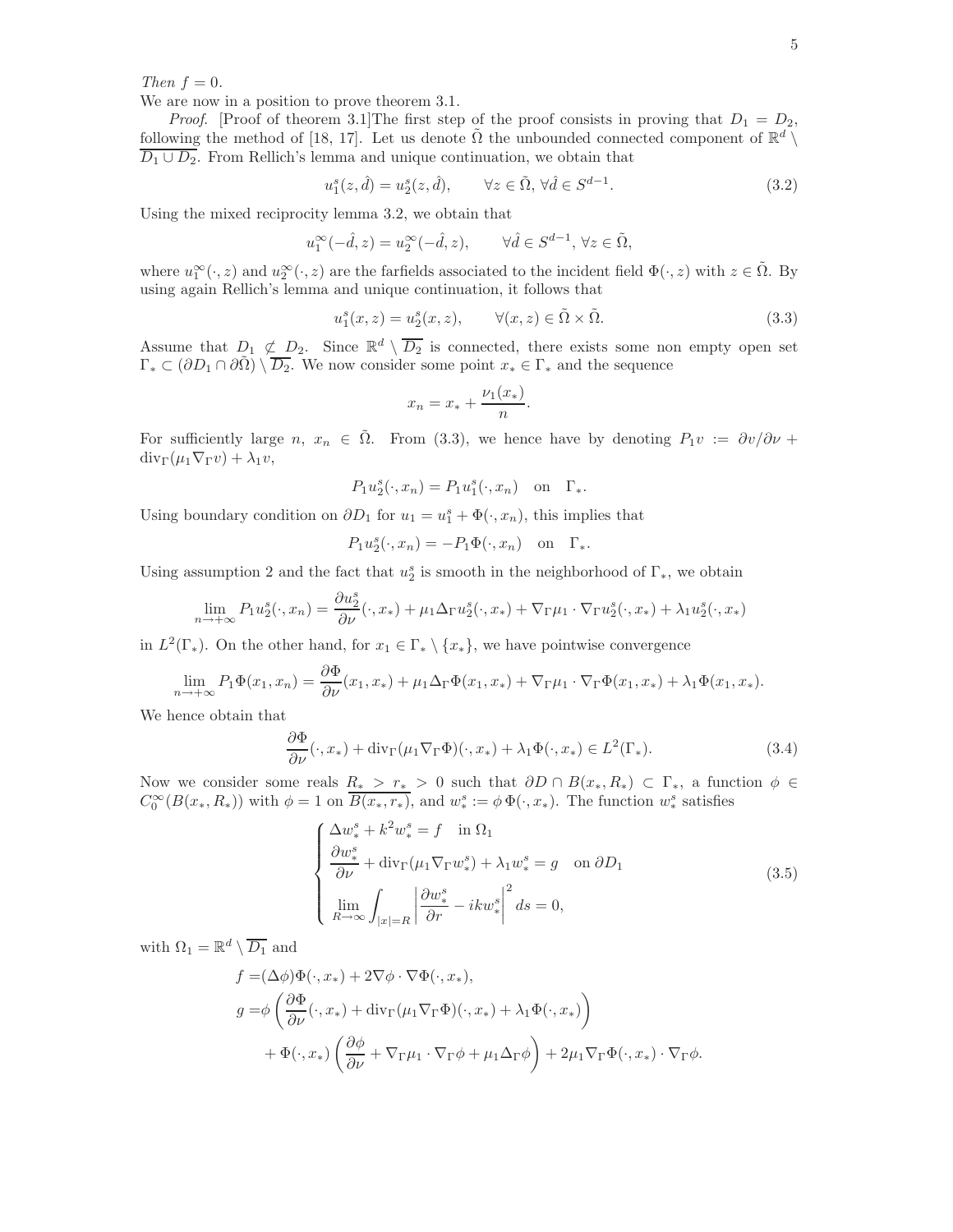Since  $\phi = 1$  in the neighborhood of  $x_*$  and by using (3.4), we have  $f \in L^2(\Omega_1)$  and  $g \in L^2(\partial D_1)$ . With the help of a variational formulation for the auxiliary problem (3.5) as in [7], we conclude that  $w_*^s \in H^1(B_R \setminus \overline{D_1})$ , hence  $\Phi(\cdot, x_*) \in H^1(\Omega_1 \cap B(x_*, r_*))$ . Since  $\partial D$  is  $C^2$ , we can find a finite cone  $C_*$  of apex  $x_*$ , angle  $\theta_*$ , radius  $r_*$  and axis directed by  $\xi_* = \nu_1(x_*)$ , such that  $C_* \subset \Omega_1 \cap B(x_*, r_*)$ . Hence  $\Phi(\cdot, x_*) \in H^1(C_*)$ .

In the case  $d = 3$  (the case  $d = 2$  is similar), we have

$$
\nabla \Phi(\cdot, x_*) = -\frac{e^{ik|x-x_*|}}{4\pi |x-x_*|^2} \left(\frac{1}{|x-x_*|} - ik\right) (x-x_*),
$$

and by using spherical coordinates  $(r, \theta, \phi)$  centered at  $x_*$ ,

$$
\int_{C^*} \frac{dx}{|x - x_*|^4} = \int_0^{r_*} \int_0^{\theta_*} \int_0^{2\pi} \frac{r^2 \sin \theta \, dr d\theta d\phi}{r^4} = +\infty,
$$

which contradicts the fact that  $\Phi(\cdot, x_*) \in H^1(C_*)$ . Then  $D_1 \subset D_2$ . We prove the same way that  $D_2 \subset D_1$ , and then  $D_1 = D_2 = D$ .

The second step of the proof consists in proving that  $(\lambda_1, \mu_1) = (\lambda_2, \mu_2)$ . In this view we denote  $\lambda = \lambda_1 - \lambda_2$  and  $\mu = \mu_1 - \mu_2$ . From equality (3.2), the total fields associated with the plane waves of direction  $\hat{d}$  satisfy

$$
u(x, \hat{d}) := u_1(x, \hat{d}) = u_2(x, \hat{d}) \qquad \forall x \in \mathbb{R}^d \setminus \overline{D}, \forall \hat{d} \in S^{d-1}.
$$

From the boundary condition on  $\partial D$  for  $u_1$  and  $u_2$  it follows that

$$
\operatorname{div}_{\Gamma}(\mu \nabla_{\Gamma} u(\cdot, \hat{d})) + \lambda u(\cdot, \hat{d}) = 0 \quad \text{on } \partial D, \quad \forall \hat{d} \in S^{d-1}.
$$

For some  $\phi \in H^1(\partial D)$ , multiplying the above equation with integration by parts leads to

$$
\langle u(\cdot,\hat{d}),\mathrm{div}_{\Gamma}(\mu\nabla_{\Gamma}\phi)+\lambda\phi\rangle_{H^1(\partial D),H^{-1}(\partial D)}=0,\qquad\forall\hat{d}\in S^{d-1}.
$$

With the help of lemma 3.3, we obtain that

$$
\operatorname{div}_{\Gamma}(\mu \nabla_{\Gamma} \phi) + \lambda \phi = 0 \quad \text{on } \partial D, \quad \forall \phi \in H^1(\partial D).
$$

Choosing  $\phi = 1$  in the above equation leads to  $\lambda = 0$ . The above equation also implies that

$$
\int_{\partial D} \mu |\nabla_{\Gamma} \phi|^2 ds = 0, \quad \forall \phi \in H^1(\partial D).
$$

Assume that  $\mu(x_0) \neq 0$  for some  $x_0 \in \partial D$ , then for example  $\Re e(\mu)(x_0) > 0$  without loss of generality. Since  $\mu$  is continuous there exists  $\varepsilon > 0$  such that  $\Re e(\mu)(x) > 0$  for all  $x \in \partial D \cap B(x_0, \varepsilon)$ . Let us choose  $\phi$  as a smooth and compactly supported function in  $\partial D \cap B(x_0, \varepsilon)$ . We obtain that

$$
\int_{\partial D \cap B(x_0,\varepsilon)} \Re e(\mu) |\nabla_{\Gamma} \phi|^2 ds = 0,
$$

and then  $\nabla_{\Gamma}\phi = 0$  on  $\partial D$ , that is  $\phi$  is a constant on  $\partial D$ , which is a contradiction. We hence have  $\mu = 0$  on  $\partial D$ , which completes the proof.  $\Box$ 

As illustrated by theorem 3.1, if all plane waves are used as incident fields, then it is possible to retrieve both the obstacle and the impedances, with reasonable assumptions on such unknowns. In the sequel, we consider an effective method to retrieve both the obstacle and the impedances in the case we use several plane waves. Such method will be based on a standard steepest descent method and in this view, we need to compute the partial derivative of the farfield with respect to the obstacle, the impedances being fixed. This is the aim of next section. The computation of the partial derivative with respect to the impedances is already known and given in [7]. The adopted approach is the one used in [19] for the Neumann boundary condition and in [14] for the classical impedance boundary condition with constant  $\lambda$ .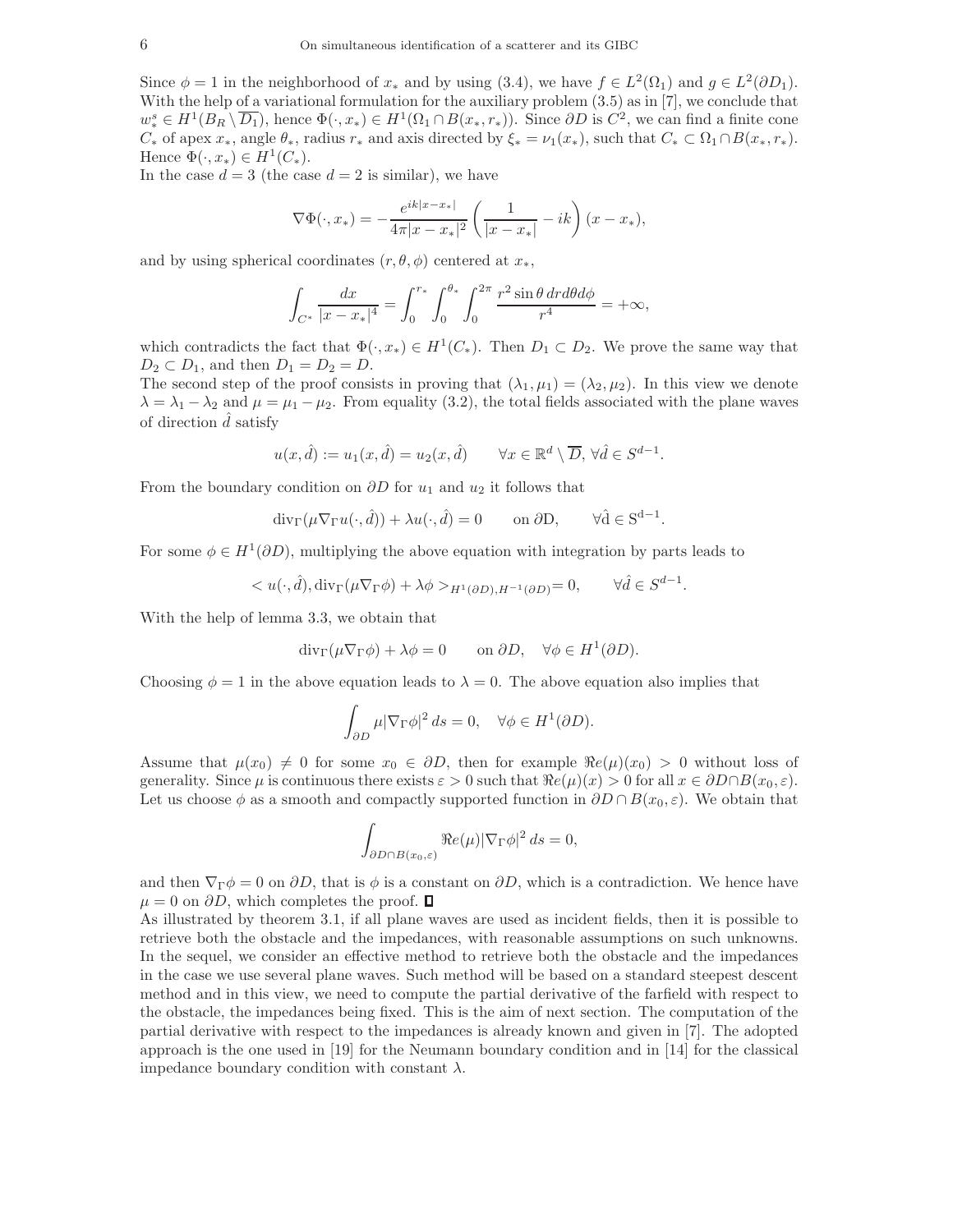7

4. Differentiation of farfield with respect to the obstacle. Throughout this section, we assume that the boundary of the obstacle and the impedances are smooth, typically  $\partial D$  is  $C^4$ ,  $\lambda \in C^2(\partial D)$  and  $\mu \in C^3(\partial D)$ , which ensures that the solution to problem (2.3) belongs to  $H^4(\Omega_R)$ . In order to compute the partial derivative of the farfield associated to the solution of problem (2.1) with respect to the obstacle, we consider a perturbed obstacle  $D_{\varepsilon}$  and some impedances  $(\lambda_{\varepsilon}, \mu_{\varepsilon})$ that correspond to the impedances  $(\lambda, \mu)$  once transported on the perturbed boundary  $\partial D_{\varepsilon}$ . More precisely, we consider some mapping  $\varepsilon \in C^{1,\infty}(\mathbb{R}^d, \mathbb{R}^d)$  with  $C^{1,\infty} := C^1 \cap W^{1,\infty}$  equipped with the norm  $||\varepsilon|| := ||\varepsilon||_{W^{1,\infty}(\mathbb{R}^d,\mathbb{R}^d)}$ . From [16, section 5.2.2], if we assume that  $||\varepsilon|| < 1$ , the mapping  $f_{\varepsilon} := Id + \varepsilon$  is a C<sup>1</sup>-diffeomorphism of  $\mathbb{R}^d$ . The perturbed obstacle  $D_{\varepsilon}$  is defined from  $D<sub>by</sub>$ 

$$
\partial D_{\varepsilon} = \{x + \varepsilon(x), \, x \in \partial D\},\
$$

while the transported impedances  $(\lambda_{\varepsilon}, \mu_{\varepsilon})$  on  $\partial D_{\varepsilon}$  are defined from  $(\lambda, \mu)$  by

$$
\lambda_{\varepsilon} = \lambda \circ f_{\varepsilon}^{-1}, \quad \mu_{\varepsilon} = \mu \circ f_{\varepsilon}^{-1}.
$$
\n(4.1)

We now define the partial derivative of the farfield with respect to the obstacle.

DEFINITION 4.1. *We say that the farfield operator*  $T : (\lambda, \mu, \partial D) \to u^{\infty}$  *is differentiable with respect to*  $\partial D$  *if there exists a continuous linear operator*  $T'_{\lambda,\mu}(\partial D)$  :  $C^{1,\infty}(\mathbb{R}^d, \mathbb{R}^d) \to L^2(S^{d-1})$ *and a function*  $o(||\varepsilon||) : C^{1,\infty}(\mathbb{R}^d, \mathbb{R}^d) \to L^2(S^{d-1})$  *such that* 

$$
T(\lambda_{\varepsilon},\mu_{\varepsilon},\partial D_{\varepsilon})-T(\lambda,\mu,\partial D)=T'_{\lambda,\mu}(\partial D)\cdot\varepsilon+o(||\varepsilon||),
$$

*where*  $\lambda_{\varepsilon}$  *and*  $\mu_{\varepsilon}$  *are defined by* (4.1) *and*  $\lim_{||\varepsilon|| \to 0} o(||\varepsilon||)/||\varepsilon|| = 0$  *in*  $L^2(S^{d-1})$ *.* 

REMARK 1. *Note that if*  $\lambda$  *and*  $\mu$  *are constants, the above definition coincides with the classical notion of Fréchet diffentiability with respect to an obstacle.* 

Now we denote by  $u_{\varepsilon}$  the solution of problem (2.1) with obstacle  $D_{\varepsilon}$  instead of obstacle D and impedances  $(\lambda_{\varepsilon}, \mu_{\varepsilon})$  instead of impedances  $(\lambda, \mu)$ . We assume in addition that  $\overline{D} \subset D_{\varepsilon}$ . We have the following integral representation for  $u_{\varepsilon}^{s} - u^{s}$ :

LEMMA 4.2. *For*  $x \in \mathbb{R}^d \setminus \overline{D}_{\varepsilon}$ ,

$$
u_{\varepsilon}^{s}(x) - u^{s}(x) = \int_{\partial D_{\varepsilon}} u_{\varepsilon} \left\{ \frac{\partial w}{\partial \nu_{\varepsilon}}(\cdot, x) + \text{div}_{\Gamma_{\varepsilon}} (\mu_{\varepsilon} \nabla_{\Gamma_{\varepsilon}} w)(\cdot, x) + \lambda_{\varepsilon} w(\cdot, x) \right\} ds_{\varepsilon},
$$

*where*  $w(\cdot, x)$  *is the solution of problem (2.1) with incident wave*  $\Phi(\cdot, x)$ *.* 

*Proof.* Let  $x \in \mathbb{R}^d \setminus \overline{D_{\varepsilon}}$ . By using the Green's integral theorem inside D for plane wave  $u^i$  and point source  $\Phi(\cdot, x)$ , we have

$$
\int_{\partial D} \left( u^i \frac{\partial \Phi}{\partial \nu} (\cdot, x) - \frac{\partial u^i}{\partial \nu} \Phi(\cdot, x) \right) ds = 0,
$$

then obtain the representation formula

$$
u^{s}(x) = \int_{\partial D} \left( u \frac{\partial \Phi}{\partial \nu}(\cdot, x) - \frac{\partial u}{\partial \nu} \Phi(\cdot, x) \right) ds.
$$
 (4.2)

By using the boundary condition for functions u,  $w(\cdot, x)$  and formula (2.2), we obtain

$$
\int_{\partial D} \left( u \frac{\partial \Phi}{\partial \nu}(\cdot, x) - \frac{\partial u}{\partial \nu} \Phi(\cdot, x) \right) ds = - \int_{\partial D} \left( u \frac{\partial w^s}{\partial \nu}(\cdot, x) - \frac{\partial u}{\partial \nu} w^s(\cdot, x) \right) ds.
$$

By using again the Green's integral theorem outside  $D$  and the radiation condition for  $u^s$  and  $w^s$ , we obtain

$$
u^{s}(x) = \int_{\partial D} \left( \frac{\partial u^{i}}{\partial \nu} w^{s}(\cdot, x) - u^{i} \frac{\partial w^{s}}{\partial \nu}(\cdot, x) \right) ds.
$$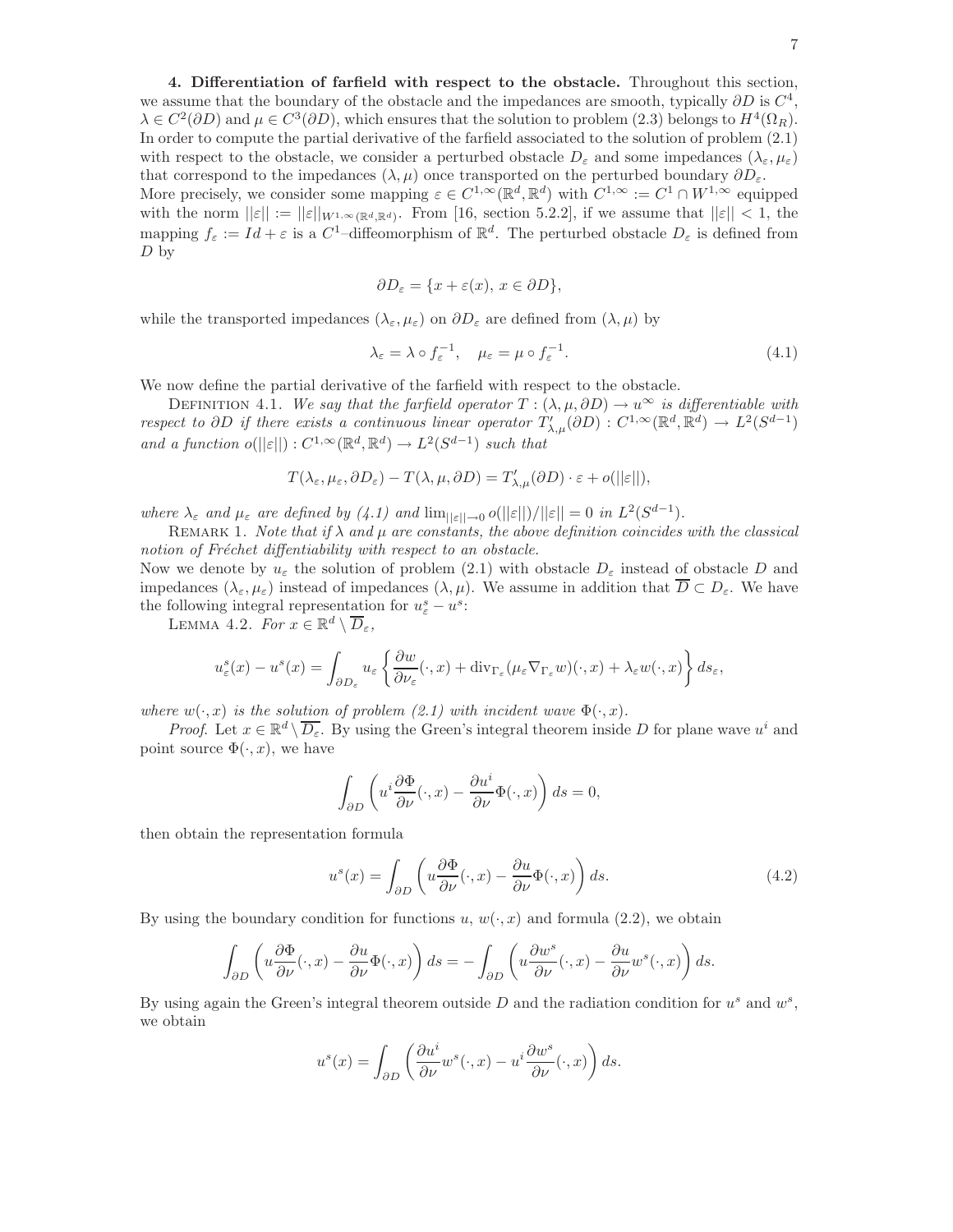We now use the Green's integral theorem in  $D_{\varepsilon} \setminus \overline{D}$  and find

$$
u^{s}(x) = \int_{\partial D_{\varepsilon}} \left( \frac{\partial u^{i}}{\partial \nu_{\varepsilon}} w^{s}(\cdot, x) - u^{i} \frac{\partial w^{s}}{\partial \nu_{\varepsilon}}(\cdot, x) \right) ds_{\varepsilon}.
$$

Using again the Green's integral theorem outside  $D_{\varepsilon}$  and the radiation condition for  $u_{\varepsilon}^{s}$  and  $w^{s}$ , we obtain

$$
u^{s}(x) = \int_{\partial D_{\varepsilon}} \left( \frac{\partial u_{\varepsilon}}{\partial \nu_{\varepsilon}} w^{s}(\cdot, x) - u_{\varepsilon} \frac{\partial w^{s}}{\partial \nu_{\varepsilon}}(\cdot, x) \right) ds_{\varepsilon}.
$$

The boundary condition satisfied by  $u_{\varepsilon}$  on  $\partial D_{\varepsilon}$  implies

$$
-u^s(x) = \int_{\partial D_{\varepsilon}} u_{\varepsilon} \left( \frac{\partial w^s}{\partial \nu_{\varepsilon}} (\cdot, x) + \text{div}_{\Gamma_{\varepsilon}} (\mu_{\varepsilon} \nabla_{\Gamma_{\varepsilon}} w^s)(\cdot, x) + \lambda_{\varepsilon} w^s(\cdot, x) \right) ds_{\varepsilon}.
$$

Lastly, we use formula (4.2) for  $u_{\varepsilon}$  and  $D_{\varepsilon}$ , as well as the boundary condition of  $u_{\varepsilon}$  on  $\partial D_{\varepsilon}$ , and obtain that for  $x \in \mathbb{R}^d \setminus \overline{D_{\varepsilon}},$ 

$$
u_{\varepsilon}^{s}(x) = \int_{\partial D_{\varepsilon}} u_{\varepsilon} \left( \frac{\partial \Phi}{\partial \nu_{\varepsilon}} (\cdot, x) + \text{div}_{\Gamma_{\varepsilon}} (\mu_{\varepsilon} \nabla_{\Gamma_{\varepsilon}} \Phi)(\cdot, x) + \lambda_{\varepsilon} \Phi(\cdot, x) \right) ds.
$$

We complete the proof by adding the two last equations, given  $w(\cdot, x) = w^s(\cdot, x) + \Phi(\cdot, x)$ . We continue our computation by replacing  $u_{\varepsilon}$  by u in the integral representation of lemma 4.2 at first order for  $||\varepsilon||$ , uniformly for x in some compact subset  $K \subset \mathbb{R}^d \setminus \overline{D}$ .

Lemma 4.3. *We have*

$$
u_{\varepsilon}^{s}(x) - u^{s}(x) = \int_{\partial D_{\varepsilon}} u \left\{ \frac{\partial w}{\partial \nu_{\varepsilon}}(\cdot, x) + \text{div}_{\Gamma_{\varepsilon}} (\mu_{\varepsilon} \nabla_{\Gamma_{\varepsilon}} w)(\cdot, x) + \lambda_{\varepsilon} w(\cdot, x) \right\} ds_{\varepsilon} + \mathcal{O}(||\varepsilon||^{2}),
$$

*uniformly for* x *in each compact subset*  $K \subset \mathbb{R}^d \setminus \overline{D}$ .

*Proof.* Here we only give a short proof, the complete one is detailed in [6]. In the following, we make use of the following definitions

$$
J_{\varepsilon} := |\det(\nabla f_{\varepsilon})|, \quad J_{\varepsilon}^{\nu} := J_{\varepsilon} |(\nabla f_{\varepsilon})^{-T} \nu|, \quad P_{\varepsilon} := (\nabla f_{\varepsilon})^{-1} (\nabla f_{\varepsilon})^{-T},
$$

where  $\det(B)$  stands for the determinant of matrix B, while  $B^{-T}$  stands for the transposition of the inverse of invertible matrix B.

We have

$$
\int_{\partial D_{\varepsilon}} (u_{\varepsilon} - u) \left\{ \frac{\partial w}{\partial \nu_{\varepsilon}} (\cdot, x) + \text{div}_{\Gamma_{\varepsilon}} (\mu_{\varepsilon} \nabla_{\Gamma_{\varepsilon}} w)(\cdot, x) + \lambda_{\varepsilon} w(\cdot, x) \right\} ds_{\varepsilon}
$$
\n
$$
= \int_{\partial D_{\varepsilon}} (u_{\varepsilon} - u) \frac{\partial w}{\partial \nu_{\varepsilon}} ds_{\varepsilon} - \int_{\partial D_{\varepsilon}} \mu_{\varepsilon} \nabla_{\Gamma_{\varepsilon}} (u_{\varepsilon} - u) \cdot \nabla_{\Gamma_{\varepsilon}} w \, ds_{\varepsilon} + \int_{\partial D_{\varepsilon}} \lambda_{\varepsilon} (u_{\varepsilon} - u) w \, ds_{\varepsilon}.
$$
\n(4.3)

We only consider the second integral, the others (which are simpler) are treated in [6]. By denoting  $\tilde{u}_{\varepsilon} = u_{\varepsilon} \circ f_{\varepsilon}, \, \hat{u}_{\varepsilon} = u \circ f_{\varepsilon}$  and  $\hat{w}_{\varepsilon} = w \circ f_{\varepsilon}$ , the second integral becomes

$$
\int_{\partial D_{\varepsilon}} \mu_{\varepsilon} \nabla_{\Gamma_{\varepsilon}} (u_{\varepsilon} - u) \cdot \nabla_{\Gamma_{\varepsilon}} w \, ds_{\varepsilon} = \int_{\partial D_{\varepsilon}} (\mu \circ f_{\varepsilon}^{-1}) \nabla_{\Gamma_{\varepsilon}} ((\tilde{u}_{\varepsilon} - \hat{u}_{\varepsilon}) \circ f_{\varepsilon}^{-1}) \cdot \nabla_{\Gamma_{\varepsilon}} (\hat{w}_{\varepsilon} \circ f_{\varepsilon}^{-1}) \, ds_{\varepsilon}.
$$

We may prove (see [7, proof of lemma 3.4]) that for  $z \in H^1(\partial D)$ ,  $x \in \partial D$  and  $x_{\varepsilon} = f_{\varepsilon}(x)$ ,

$$
\nabla_{\Gamma_{\varepsilon}}(z \circ f_{\varepsilon}^{-1})(x_{\varepsilon}) = (\nabla f_{\varepsilon}(x))^{-T} \nabla_{\Gamma} z(x).
$$

As a consequence, the change of variable  $x_{\varepsilon} = f_{\varepsilon}(x)$  in the integral (see [16, proposition 5.4.3]) implies

$$
\int_{\partial D_{\varepsilon}} \mu_{\varepsilon} \nabla_{\Gamma_{\varepsilon}} (u_{\varepsilon} - u) \cdot \nabla_{\Gamma_{\varepsilon}} w \, ds_{\varepsilon} = \int_{\partial D} \mu \nabla_{\Gamma} (\tilde{u}_{\varepsilon} - \hat{u}_{\varepsilon}) \cdot P_{\varepsilon} \cdot \nabla_{\Gamma} \hat{w}_{\varepsilon} J_{\varepsilon}^{\nu} \, ds,
$$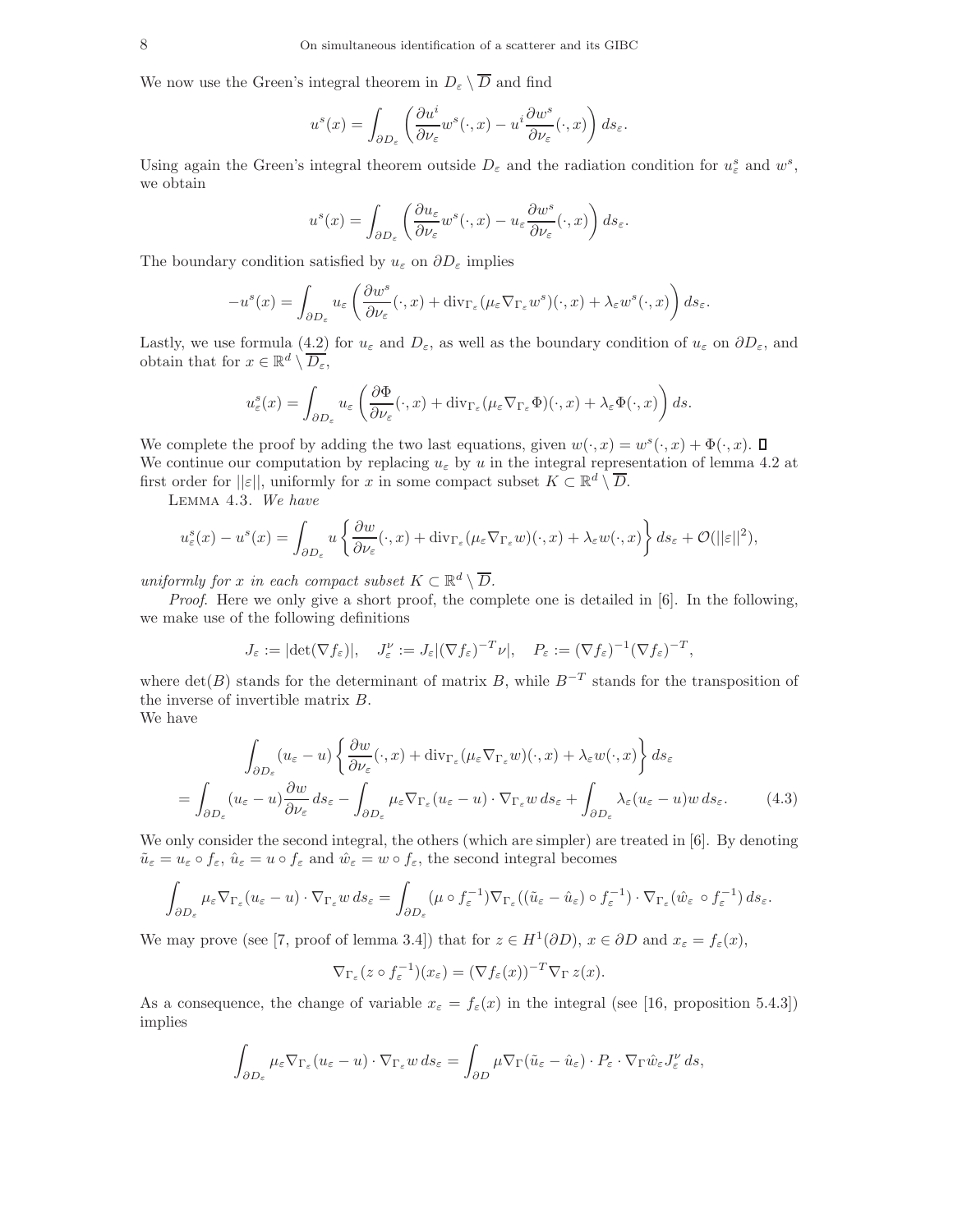and

$$
\int_{\partial D_{\varepsilon}} \mu_{\varepsilon} \nabla_{\Gamma_{\varepsilon}} (u_{\varepsilon} - u) \cdot \nabla_{\Gamma_{\varepsilon}} w \, ds_{\varepsilon} - \int_{\partial D} \mu \nabla_{\Gamma} (\tilde{u}_{\varepsilon} - \hat{u}_{\varepsilon}) \cdot \nabla_{\Gamma} w \, ds
$$

$$
= \int_{\partial D} \mu \nabla_{\Gamma} (\tilde{u}_{\varepsilon} - \hat{u}_{\varepsilon}) \cdot (J_{\varepsilon}^{\nu} P_{\varepsilon} \cdot \nabla_{\Gamma} \hat{w}_{\varepsilon} - \nabla_{\Gamma} w) \, ds.
$$

Then

$$
\left| \int_{\partial D_{\varepsilon}} \mu_{\varepsilon} \nabla_{\Gamma_{\varepsilon}} \left( u_{\varepsilon} - u \right) \cdot \nabla_{\Gamma_{\varepsilon}} w \, ds_{\varepsilon} - \int_{\partial D} \mu \nabla_{\Gamma} (\tilde{u}_{\varepsilon} - \hat{u}_{\varepsilon}) \cdot \nabla_{\Gamma} w \, ds \right|
$$
  
 
$$
\leq ||\mu||_{L^{\infty}(\partial D)} ||\tilde{u}_{\varepsilon} - \hat{u}_{\varepsilon}||_{H^{1}(\partial D)} V_{\varepsilon}(x)
$$

with

$$
V_{\varepsilon}(x) = ||(J_{\varepsilon}^{\nu} P_{\varepsilon} \cdot \nabla_{\Gamma}(w \circ f_{\varepsilon}) - \nabla_{\Gamma} w)(\cdot, x)||_{L^{2}(\partial D)}.
$$

By using the fact that

$$
J_\varepsilon^\nu = 1 + \mathcal{O}(\|\varepsilon\|), \quad P_\varepsilon = Id(1 + \mathcal{O}(\|\varepsilon\|)),
$$

we conclude that  $V_{\varepsilon}(x) = \mathcal{O}(|\varepsilon|)$ , uniformly for x in some compact subset  $K \subset \mathbb{R}^d \setminus \overline{D}$ . On the other hand,

$$
||\tilde{u}_{\varepsilon}-\hat{u}_{\varepsilon}||_{H^1(\partial D)} \leq ||\tilde{u}_{\varepsilon}-u||_{H^1(\partial D)} + ||\hat{u}_{\varepsilon}-u||_{H^1(\partial D)}.
$$

We have

$$
||\tilde{u}_{\varepsilon} - u||_{H^1(\partial D)} = \mathcal{O}(||\varepsilon||), \quad ||\hat{u}_{\varepsilon} - u||_{H^1(\partial D)} = \mathcal{O}(||\varepsilon||).
$$

The first estimate is a consequence of theorem 3.1 in [7], that is continuity of the solution of problem (2.3) with respect to the scatterer D. The second one comes from the fact that  $\hat{u}_{\varepsilon} = u \circ f_{\varepsilon}$ . We hence conclude that

$$
\int_{\partial D_{\varepsilon}} \mu_{\varepsilon} \nabla_{\Gamma_{\varepsilon}} (u_{\varepsilon} - u) \cdot \nabla_{\Gamma_{\varepsilon}} w(\cdot, x) \, ds_{\varepsilon} - \int_{\partial D} \mu \nabla_{\Gamma} (\tilde{u}_{\varepsilon} - \hat{u}_{\varepsilon}) \cdot \nabla_{\Gamma} w(\cdot, x) \, ds = \mathcal{O}(||\varepsilon||),
$$

uniformly for x in some compact subset  $K \subset \mathbb{R}^d \setminus \overline{D}$ , and we treat the other two integrals of (4.3) similarly. We remark that due to boundary condition satisfied by  $w(\cdot, x)$  on  $\partial D$ , we have

$$
0 = \int_{\partial D} (\tilde{u}_{\varepsilon} - \hat{u}_{\varepsilon}) \frac{\partial w}{\partial \nu} ds - \int_{\partial D} \mu \nabla_{\Gamma} (\tilde{u}_{\varepsilon} - \hat{u}_{\varepsilon}) \cdot \nabla_{\Gamma} w ds + \int_{\partial D} \lambda (\tilde{u}_{\varepsilon} - \hat{u}_{\varepsilon}) w ds = \int_{\partial D_{\varepsilon}} (u_{\varepsilon} - u) \frac{\partial w}{\partial \nu_{\varepsilon}} ds_{\varepsilon} - \int_{\partial D_{\varepsilon}} \mu_{\varepsilon} \nabla_{\Gamma_{\varepsilon}} (u_{\varepsilon} - u) \cdot \nabla_{\Gamma_{\varepsilon}} w ds_{\varepsilon} + \int_{\partial D_{\varepsilon}} \lambda_{\varepsilon} (u_{\varepsilon} - u) w ds_{\varepsilon} + \mathcal{O}(||\varepsilon||^2),
$$

and conclude that

$$
\int_{\partial D_{\varepsilon}} (u_{\varepsilon} - u) \left\{ \frac{\partial w}{\partial \nu_{\varepsilon}} (\cdot, x) + \text{div}_{\Gamma_{\varepsilon}} (\mu_{\varepsilon} \nabla_{\Gamma_{\varepsilon}} w)(\cdot, x) + \lambda_{\varepsilon} w(\cdot, x) \right\} ds_{\varepsilon} = \mathcal{O}(||\varepsilon||^2),
$$

which completes the proof in view of lemma 4.2.  $\square$ 

To continue the computation of the partial derivative of solution  $u$  of problem  $(2.1)$  with respect to the domain D, we need to extend the definitions of some surface quantifies, essentially the outward normal  $\nu$  on  $\partial D$  and the surface gradient  $\nabla_{\Gamma}$ , inside the volumic domain  $D_{\varepsilon} \setminus D$ . In this view, for  $x_0 \in \partial D$ , by definition of a domain of class  $C^1$  there exist a function  $\phi$  of class  $C^1$  and two open sets  $U \subset \mathbb{R}^{d-1}$  and  $V \subset \mathbb{R}^d$  which are neighborhood of 0 and  $x_0$  respectively, such that  $\phi(0) = x_0$  and

$$
\partial D \cap V = \{ \phi(\xi) \, ; \, \xi \in U \}.
$$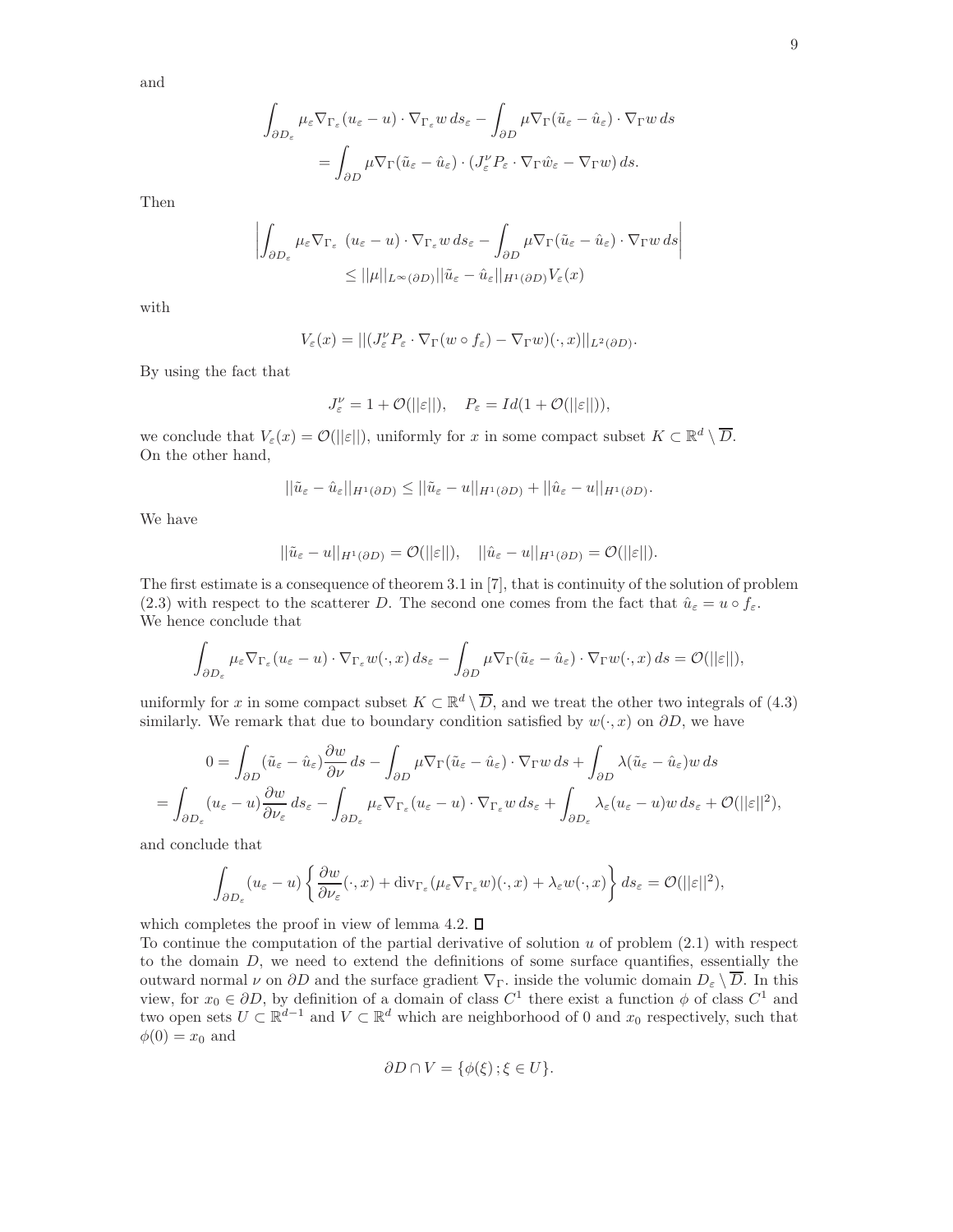Defining now for  $t \in [0, 1]$ ,

$$
f_t := Id + t\varepsilon, \quad \phi_t := f_t \circ \phi,
$$

 $\phi_t$  is a parametrization of  $\partial D_t = (Id + t\varepsilon)(\partial D)$ , and hence the tangential vectors of  $\partial D_t$  at  $x_0^t = f_t(x_0)$  are

$$
e_j^t = \frac{\partial \phi_t}{\partial \xi_j} = (Id + t\nabla \varepsilon) \frac{\partial \phi}{\partial \xi_j} = (Id + t\nabla \varepsilon)e_j, \text{ for } j = 1, d - 1.
$$
 (4.4)

To such basis we associate the covariant basis  $(e_t^i)$  of  $\partial D_t$  at point  $x_0^t$  (see for example [22, section  $2.5$ ) by

$$
e_t^i \cdot e_j^t = \delta_j^i
$$
, for  $i, j = 1, d - 1$ . (4.5)

With these definitions, the outward normal of  $\partial D_t$  at point  $x_0^t$  is given by

$$
\nu_t = \frac{e_1^t \times e_2^t}{|e_1^t \times e_2^t|},
$$

while the tangential gradient of function  $w \in H^1(\partial D_t)$  is given, denoting  $\tilde{w}_t = w \circ \phi_t$ , by

$$
\nabla_{\Gamma_t} w(x_0^t) = \sum_{i=1}^{d-1} \frac{\partial \tilde{w}_t}{\partial \xi_i}(0) e_t^i.
$$
\n(4.6)

It is hence possible to consider in domain  $D_{\varepsilon} \setminus \overline{D}$  an extended outward normal  $\nu_t$  and an extended tangential gradient  $\nabla_{\Gamma_t} w$  by using parametrization  $(\xi_i, t)$  for  $i = 1, d - 1$ . In the same spirit, the impedances  $(\lambda, \mu)$  are extended to  $(\lambda_t, \mu_t)$ , that is

$$
\lambda_t = \lambda \circ f_t^{-1}, \quad \mu_t = \mu \circ f_t^{-1}.
$$

We are now in a position to transform the integral representation of  $u_{\varepsilon}^{s} - u^{s}$  on  $\partial D_{\varepsilon}$  in lemma 4.3 into an integral representation on  $\partial D$ . We have the following proposition.

Proposition 4.4. *We have*

$$
u_{\varepsilon}^{s}(x) - u^{s}(x)
$$
  
= 
$$
\int_{\partial D} (\varepsilon \cdot \nu) \operatorname{div} \left( -\mu_{t} \nabla_{\Gamma_{t}} u \cdot \nabla_{\Gamma_{t}} w(\cdot, x) \nu_{t} + u \nabla w(\cdot, x) + \lambda_{t} u w(\cdot, x) \nu_{t} \right) |_{t=0} ds + \mathcal{O}(||\varepsilon||^{2}),
$$

*uniformly for* x *in some compact subset*  $K \subset \mathbb{R}^d \setminus \overline{D}$ .

*Proof*. The proof relies on the Green's integral theorem and on a change of variable. We have by using the extension of fields which is described above and remarking that  $\nu^0 = \nu$  and  $\nu^1 = \nu_{\varepsilon}$ ,

$$
\int_{\partial D_{\varepsilon}} \left\{ u \frac{\partial w}{\partial \nu_{\varepsilon}} - \mu_{\varepsilon} \nabla_{\Gamma_{\varepsilon}} u \cdot \nabla_{\Gamma_{\varepsilon}} w + \lambda_{\varepsilon} u w \right\} ds_{\varepsilon} - \int_{\partial D} \left\{ u \frac{\partial w}{\partial \nu} - \mu \nabla_{\Gamma} u \cdot \nabla_{\Gamma} w + \lambda u w \right\} ds
$$
  
\n
$$
= \int_{D_{\varepsilon}} \int_{\overline{\partial}} \text{div} \left\{ u \nabla w - \mu_t (\nabla_{\Gamma_t} u \cdot \nabla_{\Gamma_t} w) \nu_t + \lambda_t u w \nu_t \right\} dx
$$
  
\n
$$
= \int_{\partial D} \int_0^1 \text{div} \left\{ u \nabla w - \mu_t (\nabla_{\Gamma_t} u \cdot \nabla_{\Gamma_t} w) \nu_t + \lambda_t u w \nu_t \right\} (\varepsilon \cdot \nu) dt ds + \mathcal{O}(\|\varepsilon\|^2).
$$

Here we have used the change of variable  $(x_{\partial D}, t) \to x_{\partial D} + t\varepsilon(x_{\partial D})$  for  $x_{\partial D} \in \partial D$  and  $t \in [0, 1],$ the determinant of the associated Jacobian matrix at first order being

$$
J = (\varepsilon \cdot \nu) + t \mathcal{O}(||\varepsilon||^2),
$$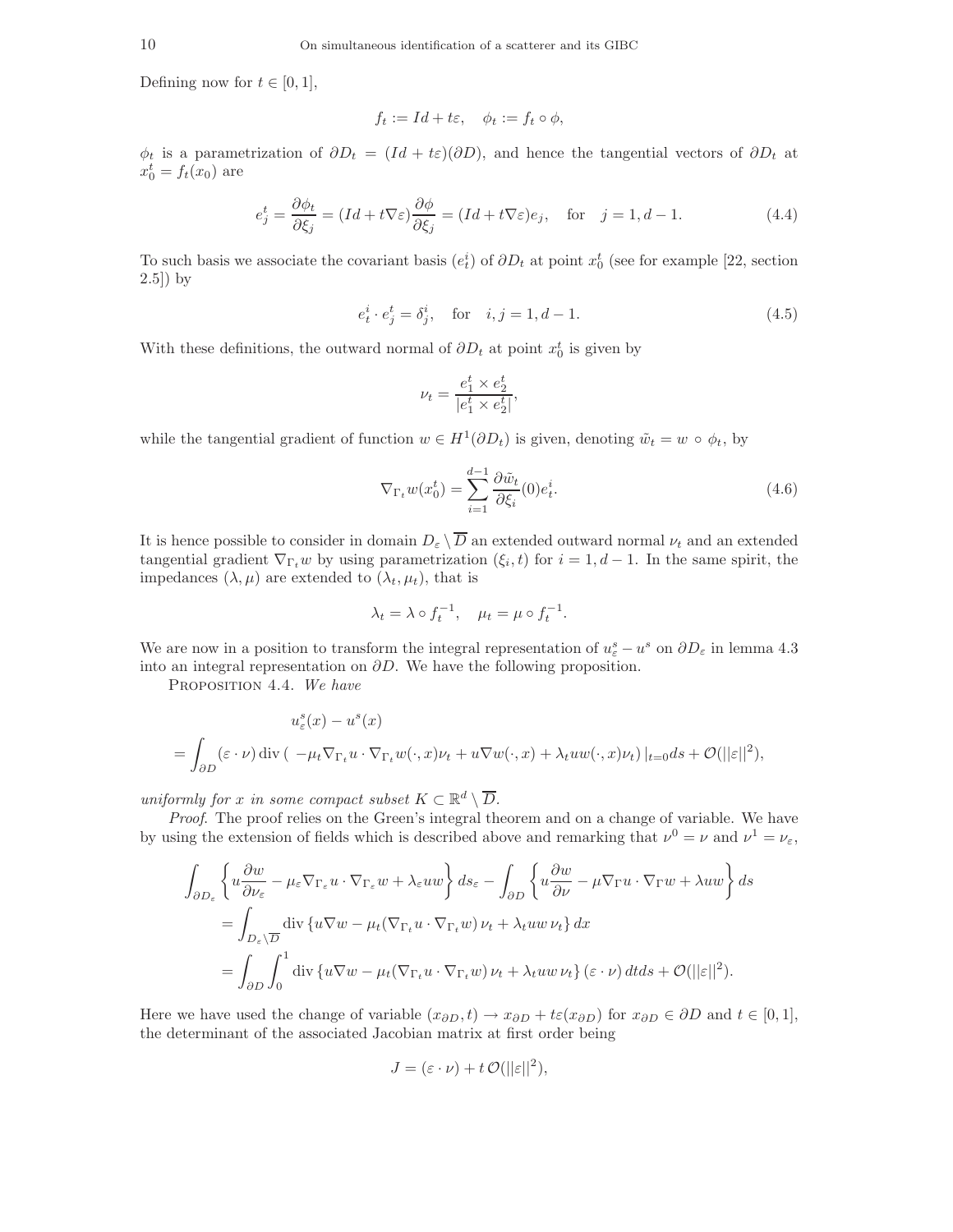as well as the fact that  $(\varepsilon \cdot \nu) \geq 0$ . Lastly, by using a first order approximation of the integrand as in [19], we obtain

$$
\int_{\partial D_{\varepsilon}} \left\{ u \frac{\partial w}{\partial \nu_{\varepsilon}} - \mu_{\varepsilon} \nabla_{\Gamma_{\varepsilon}} u \cdot \nabla_{\Gamma_{\varepsilon}} w + \lambda_{\varepsilon} u w \right\} ds_{\varepsilon} - \int_{\partial D} \left\{ u \frac{\partial w}{\partial \nu} - \mu \nabla_{\Gamma} u \cdot \nabla_{\Gamma} w + \lambda u w \right\} ds
$$
  
= 
$$
\int_{\partial D} (\varepsilon \cdot \nu) \text{div} \left\{ u \nabla w - \mu_t (\nabla_{\Gamma_t} u \cdot \nabla_{\Gamma_t} w) \nu_t + \lambda_t u w \nu_t \right\} |_{t=0} ds + \mathcal{O}(\|\varepsilon\|^2).
$$

We complete the proof by using the boundary condition satisfied by u on  $\partial D$ , formula (2.2) and the result of lemma 4.3.  $\Box$ 

The remainder of the section consists in computing the divergence term. In order to do that we need the following technical lemma, the proof of which is postponed in an appendix.

Lemma 4.5. *We have*

$$
\begin{aligned} (\varepsilon \cdot \nu)(\nabla \lambda_t \cdot \nu_t)|_{t=0} &= -(\nabla_{\Gamma} \lambda \cdot \varepsilon), \\ (\text{div}\nu_t)|_{t=0} &= \text{div}_{\Gamma} \nu, \end{aligned}
$$

*and by denoting*  $\varepsilon_{\Gamma} = \varepsilon - (\varepsilon \cdot \nu)\nu$ ,

$$
(\varepsilon \cdot \nu) \nabla (\nabla_{\Gamma_t} u \cdot \nabla_{\Gamma_t} w) \cdot \nu_t |_{t=0} = -\varepsilon_{\Gamma} \cdot \nabla_{\Gamma} (\nabla_{\Gamma} u \cdot \nabla_{\Gamma} w)
$$

$$
+ \nabla_{\Gamma} (\varepsilon_{\Gamma} \cdot \nabla_{\Gamma} u + (\nabla u \cdot \nu)(\varepsilon \cdot \nu)) \cdot \nabla_{\Gamma} w + \nabla_{\Gamma} u \cdot \nabla_{\Gamma} (\nabla_{\Gamma} w \cdot \varepsilon_{\Gamma} + (\nabla w \cdot \nu)(\varepsilon \cdot \nu))
$$

$$
- \nabla_{\Gamma} u \cdot (\nabla \varepsilon + (\nabla \varepsilon)^T) \cdot \nabla_{\Gamma} w.
$$

In order to handle reasonable expressions we split the computation of the divergence term in proposition 4.4 in two terms that we compute separately.

Proposition 4.6. *We have*

$$
(\varepsilon \cdot \nu) \operatorname{div} (u \nabla w(\cdot, x) + \lambda_t u w(\cdot, x) \nu_t)|_{t=0} =
$$
  

$$
(\varepsilon \cdot \nu) (\nabla_{\Gamma} u \cdot \nabla_{\Gamma} w(\cdot, x) + M_{\mu} u M_{\mu} w(\cdot, x) - (k^2 + \lambda^2 - \lambda (\operatorname{div}_{\Gamma} \nu) u w(\cdot, x))) - (\nabla_{\Gamma} \lambda \cdot \varepsilon) u w(\cdot, x),
$$

*where we have used the short notation*  $M_{\mu} = \text{div}_{\Gamma}(\mu \nabla_{\Gamma})$ *, uniformly for* x *in some compact subset*  $K \subset \mathbb{R}^d \setminus \overline{D}$ .

*Proof*. We have

$$
\operatorname{div}(u\nabla w + \lambda_t uw \nu_t) = \nabla u \cdot \nabla w + u\Delta w + uw(\nabla \lambda_t \cdot \nu_t) + \lambda_t w \nabla u \cdot \nu_t + \lambda_t u \nabla w \cdot \nu_t + \lambda_t uw(\operatorname{div}\nu_t).
$$

By using the equation  $\Delta w + k^2 w = 0$  and the decomposition of gradient into its normal and tangential parts, we obtain

$$
\begin{aligned} \operatorname{div}(u\nabla w + \lambda_t u w \nu_t)|_{t=0} &= \nabla_{\Gamma} u \cdot \nabla_{\Gamma} w + (\nabla u \cdot \nu)(\nabla w \cdot \nu) - (k^2 - \lambda(\operatorname{div} \nu_t)|_{t=0})uw \\ &+ uw(\nabla \lambda_t \cdot \nu_t)|_{t=0} + \lambda(\nabla u \cdot \nu)w + \lambda u(\nabla w \cdot \nu). \end{aligned}
$$

We can now replace  $\nabla u \cdot \nu$  and  $\nabla w \cdot \nu$  by  $(-M_\mu u - \lambda u)$  and  $(-M_\mu w - \lambda w)$  respectively, which leads to

$$
\begin{aligned} \operatorname{div}(u\nabla w + \lambda_t u w \nu_t)|_{t=0} &= \nabla_{\Gamma} u \cdot \nabla_{\Gamma} w + M_{\mu} u M_{\mu} w - (k^2 + \lambda^2 - \lambda (\operatorname{div} \nu_t)|_{t=0}) u w \\ &+ u w (\nabla \lambda_t \cdot \nu_t)|_{t=0} .\end{aligned}
$$

We complete the proof by using lemma 4.5.  $\square$ 

Proposition 4.7. *We have*

$$
(\varepsilon \cdot \nu) \operatorname{div} (\mu_t \nabla_{\Gamma_t} u \cdot \nabla_{\Gamma_t} w(\cdot, x) \nu_t)|_{t=0} =
$$
  
–( $\nabla_{\Gamma} \mu \cdot \varepsilon$ )( $\nabla_{\Gamma} u \cdot \nabla_{\Gamma} w(\cdot, x)$ ) +  $\mu(\varepsilon \cdot \nu)$ ( $\nabla_{\Gamma} u \cdot \nabla_{\Gamma} w(\cdot, x)$ )( $\operatorname{div}_{\Gamma} \nu$ )  
+ $\mu(\varepsilon \cdot \nu)$  $\nabla_{\Gamma} (\nabla u \cdot \nu) \cdot \nabla_{\Gamma} w(\cdot, x) + \mu(\varepsilon \cdot \nu) \nabla_{\Gamma} u \cdot \nabla_{\Gamma} (\nabla w \cdot \nu)(\cdot, x)$   
+ $\mu (\nabla u \cdot \nu)$  $\nabla_{\Gamma} (\varepsilon \cdot \nu) \cdot \nabla_{\Gamma} w(\cdot, x) + \mu (\nabla w \cdot \nu)(\cdot, x) \nabla_{\Gamma} (\varepsilon \cdot \nu) \cdot \nabla_{\Gamma} u$   
-  $2\mu(\varepsilon \cdot \nu)$ ( $\nabla_{\Gamma} u \cdot \nabla_{\Gamma} \nu \cdot \nabla_{\Gamma} w(\cdot, x)$ ).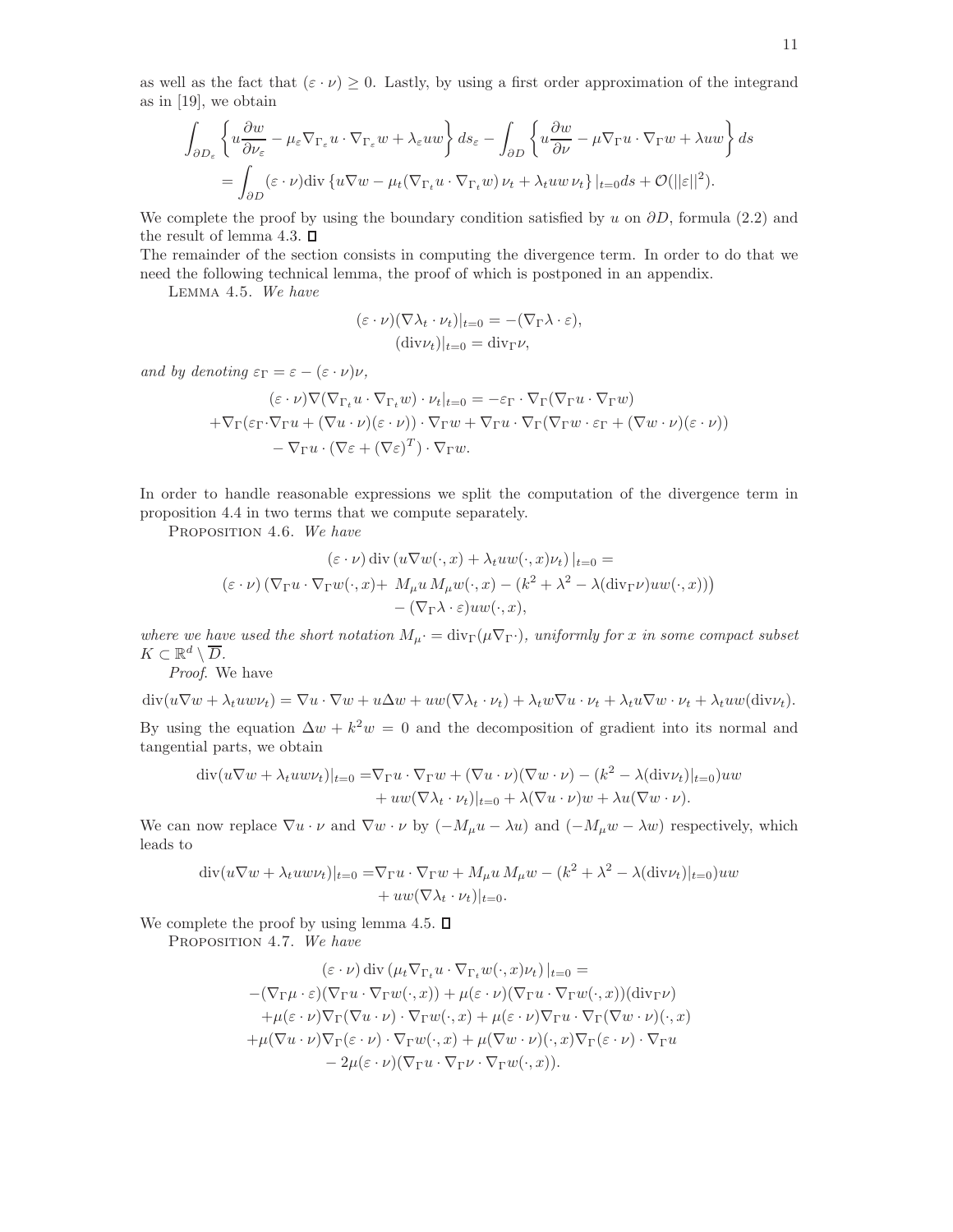*Proof*. We have

$$
\operatorname{div} (\mu_t \nabla_{\Gamma_t} u \cdot \nabla_{\Gamma_t} w(\cdot, x) \nu_t)|_{t=0}
$$
  
=  $(\nabla \mu_t \cdot \nu_t)|_{t=0} (\nabla_{\Gamma} u \cdot \nabla_{\Gamma} w) + \mu (\nabla_{\Gamma} u \cdot \nabla_{\Gamma} w)(\operatorname{div} \nu_t)|_{t=0} + \mu \nabla (\nabla_{\Gamma_t} u \cdot \nabla_{\Gamma_t} w) \cdot \nu_t|_{t=0}.$ 

By using lemma 4.5, we obtain that

$$
(\varepsilon \cdot \nu) \text{div} \left( \mu_t \nabla_{\Gamma_t} u \cdot \nabla_{\Gamma_t} w(\cdot, x) \nu_t \right) \big|_{t=0} = -(\nabla_{\Gamma} \mu \cdot \varepsilon)(\nabla_{\Gamma} u \cdot \nabla_{\Gamma} w) + \mu(\varepsilon \cdot \nu)(\nabla_{\Gamma} u \cdot \nabla_{\Gamma} w)(\text{div}_{\Gamma} \nu) - \mu \varepsilon_{\Gamma} \cdot \nabla_{\Gamma} (\nabla_{\Gamma} u \cdot \nabla_{\Gamma} w) + \mu \nabla_{\Gamma} (\varepsilon_{\Gamma} \cdot \nabla_{\Gamma} u + (\nabla u \cdot \nu)(\varepsilon \cdot \nu)) \cdot \nabla_{\Gamma} w + \mu \nabla_{\Gamma} u \cdot \nabla_{\Gamma} (\nabla_{\Gamma} w \cdot \varepsilon_{\Gamma} + (\nabla w \cdot \nu)(\varepsilon \cdot \nu)) - \mu \nabla_{\Gamma} u \cdot (\nabla \varepsilon + (\nabla \varepsilon)^T) \cdot \nabla_{\Gamma} w.
$$

In the following, for a surface vector  $a_{\Gamma}$ , we denote by  $\nabla_{\Gamma} a_{\Gamma}$  the  $(d-1) \times (d-1)$  tensor defined by

$$
\nabla_{\Gamma} a_{\Gamma} \cdot e_j = \frac{\partial a_{\Gamma}}{\partial \xi_j}, \quad j = 1, ..., d - 1.
$$

The third line of the equation above, using  $\nabla_{\Gamma}(a_{\Gamma} \cdot b_{\Gamma}) = (\nabla_{\Gamma} a_{\Gamma})^T \cdot b_{\Gamma} + a_{\Gamma} \cdot \nabla_{\Gamma} b_{\Gamma}$ , can be expressed as

$$
\mu \nabla_{\Gamma}(\varepsilon_{\Gamma} \cdot \nabla_{\Gamma} u + (\nabla u \cdot \nu)(\varepsilon \cdot \nu)) \cdot \nabla_{\Gamma} w + \mu \nabla_{\Gamma} u \cdot \nabla_{\Gamma}(\nabla_{\Gamma} w \cdot \varepsilon_{\Gamma} + (\nabla w \cdot \nu)(\varepsilon \cdot \nu))
$$
  
\n
$$
= \mu \varepsilon_{\Gamma} \cdot \nabla_{\Gamma}(\nabla_{\Gamma} u) \cdot \nabla_{\Gamma} w + \mu \nabla_{\Gamma} u \cdot \nabla_{\Gamma} \varepsilon_{\Gamma} \cdot \nabla_{\Gamma} w
$$
  
\n
$$
+ \mu(\varepsilon \cdot \nu) \nabla_{\Gamma}(\nabla u \cdot \nu) \cdot \nabla_{\Gamma} w + \mu (\nabla u \cdot \nu) \nabla_{\Gamma} (\varepsilon \cdot \nu) \cdot \nabla_{\Gamma} w
$$
  
\n
$$
+ \mu \nabla_{\Gamma} u \cdot \nabla_{\Gamma}(\nabla_{\Gamma} w) \cdot \varepsilon_{\Gamma} + \mu \nabla_{\Gamma} u \cdot (\nabla_{\Gamma} \varepsilon_{\Gamma})^{T} \cdot \nabla_{\Gamma} w
$$
  
\n
$$
- \mu(\varepsilon \cdot \nu) \nabla_{\Gamma} u \cdot \nabla_{\Gamma}(\nabla w \cdot \nu) + \mu (\nabla w \cdot \nu) \nabla_{\Gamma} u \cdot \nabla_{\Gamma} (\varepsilon \cdot \nu).
$$

Gathering the two above expressions and using the fact that

$$
\varepsilon_{\Gamma} \cdot \nabla_{\Gamma} (\nabla_{\Gamma} u \cdot \nabla_{\Gamma} w) = \varepsilon_{\Gamma} \cdot \nabla_{\Gamma} (\nabla_{\Gamma} u) \cdot \nabla_{\Gamma} w + \nabla_{\Gamma} u \cdot \nabla_{\Gamma} (\nabla_{\Gamma} w) \cdot \varepsilon_{\Gamma},
$$

we obtain that

$$
(\varepsilon \cdot \nu) \text{div} \left( \mu_t \nabla_{\Gamma_t} u \cdot \nabla_{\Gamma_t} w(\cdot, x) \nu_t \right) \Big|_{t=0} = -(\nabla_{\Gamma} \mu \cdot \varepsilon)(\nabla_{\Gamma} u \cdot \nabla_{\Gamma} w) + \mu(\varepsilon \cdot \nu)(\nabla_{\Gamma} u \cdot \nabla_{\Gamma} w)(\text{div}_{\Gamma} \nu) + \mu(\varepsilon \cdot \nu) \nabla_{\Gamma} (\nabla u \cdot \nu) \cdot \nabla_{\Gamma} w + \mu(\nabla u \cdot \nu) \nabla_{\Gamma} (\varepsilon \cdot \nu) \cdot \nabla_{\Gamma} w + \mu(\varepsilon \cdot \nu) \nabla_{\Gamma} u \cdot \nabla_{\Gamma} (\nabla w \cdot \nu) + \mu(\nabla w \cdot \nu) \nabla_{\Gamma} u \cdot \nabla_{\Gamma} (\varepsilon \cdot \nu) - \mu \nabla_{\Gamma} u \cdot (\nabla_{\Gamma} \varepsilon + (\nabla_{\Gamma} \varepsilon)^T) \cdot \nabla_{\Gamma} w + \mu \nabla_{\Gamma} u \cdot (\nabla_{\Gamma} \varepsilon_{\Gamma} + (\nabla_{\Gamma} \varepsilon_{\Gamma})^T) \cdot \nabla_{\Gamma} w.
$$

Now we need to evaluate  $\nabla_{\Gamma} \varepsilon - \nabla_{\Gamma} \varepsilon_{\Gamma}$ . Since  $\varepsilon - \varepsilon_{\Gamma} = (\varepsilon \cdot \nu) \nu$ , we have

$$
\nabla_{\Gamma} \varepsilon - \nabla_{\Gamma} \varepsilon_{\Gamma} = \nabla_{\Gamma} ((\varepsilon \cdot \nu) \nu) = (\varepsilon \cdot \nu) \nabla_{\Gamma} \nu + \nu \otimes \nabla_{\Gamma} (\varepsilon \cdot \nu),
$$

where for a surface field a, we denote by  $\nu \otimes \nabla_{\Gamma} a$  the  $d \times d$  tensor M defined by

$$
M \cdot e_j = \frac{\partial a}{\partial \xi_j} \nu \quad j = 1, ..., d - 1, \quad M \cdot \nu = 0.
$$

This implies that

$$
\nabla_{\Gamma} u \cdot \nabla_{\Gamma} \varepsilon_{\Gamma} \cdot \nabla_{\Gamma} w - \nabla_{\Gamma} u \cdot \nabla_{\Gamma} \varepsilon \cdot \nabla_{\Gamma} w = -(\varepsilon \cdot \nu) \nabla_{\Gamma} u \cdot \nabla_{\Gamma} \nu \cdot \nabla_{\Gamma} w.
$$

Since the tensor  $\nabla_{\Gamma} \nu$  is symmetric (see for example [22, theorem 2.5.18]), we also obtain

$$
\nabla_{\Gamma} u \cdot (\nabla_{\Gamma} \varepsilon_{\Gamma})^T \cdot \nabla_{\Gamma} w - \nabla_{\Gamma} u \cdot (\nabla_{\Gamma} \varepsilon)^T \cdot \nabla_{\Gamma} w = -(\varepsilon \cdot \nu) \nabla_{\Gamma} u \cdot \nabla_{\Gamma} \nu \cdot \nabla_{\Gamma} w.
$$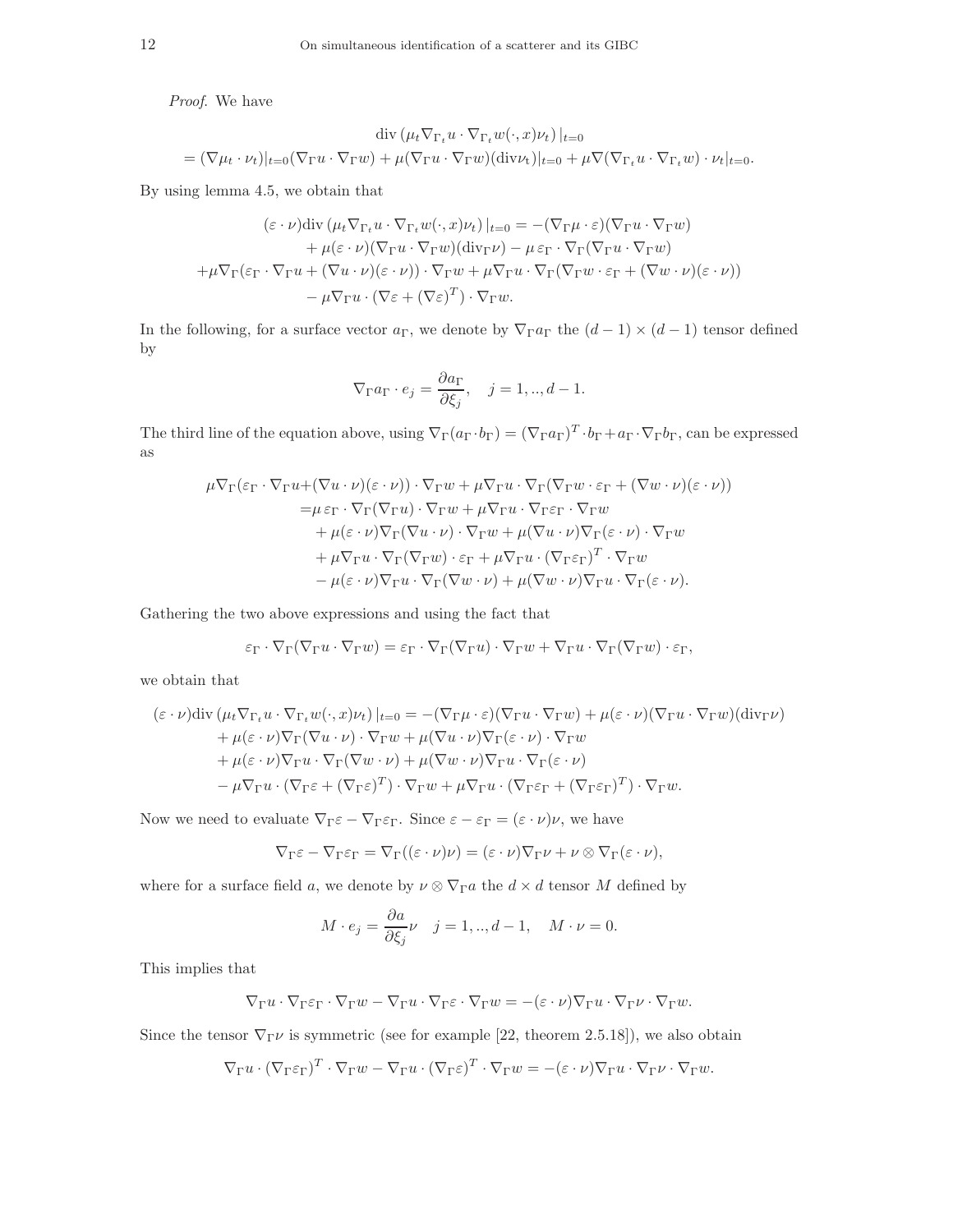We finally arrive at

$$
(\varepsilon \cdot \nu) \operatorname{div} (\mu_t \nabla_{\Gamma_t} u \cdot \nabla_{\Gamma_t} w(\cdot, x) \nu_t) |_{t=0}
$$
  
\n
$$
= -(\nabla_{\Gamma} \mu \cdot \varepsilon)(\nabla_{\Gamma} u \cdot \nabla_{\Gamma} w) + \mu(\varepsilon \cdot \nu)(\nabla_{\Gamma} u \cdot \nabla_{\Gamma} w)(\operatorname{div}_{\Gamma} \nu)
$$
  
\n
$$
+ \mu(\varepsilon \cdot \nu) \nabla_{\Gamma} (\nabla u \cdot \nu) \cdot \nabla_{\Gamma} w + \mu(\nabla u \cdot \nu) \nabla_{\Gamma} (\varepsilon \cdot \nu) \cdot \nabla_{\Gamma} w
$$
  
\n
$$
+ \mu(\varepsilon \cdot \nu) \nabla_{\Gamma} u \cdot \nabla_{\Gamma} (\nabla w \cdot \nu) + \mu(\nabla w \cdot \nu) \nabla_{\Gamma} u \cdot \nabla_{\Gamma} (\varepsilon \cdot \nu) - 2\mu(\varepsilon \cdot \nu) \nabla_{\Gamma} u \cdot \nabla_{\Gamma} \nu \cdot \nabla_{\Gamma} w,
$$

which completes the proof.  $\square$ 

Gathering propositions 4.6 and 4.7, we establish the main theorem of this section, that is

THEOREM 4.8. *The discrepancy between the scattered fields due to obstacle*  $D_{\varepsilon}$  and the obstacle D *is*

$$
u_{\varepsilon}^{s}(x) - u^{s}(x) = -\int_{\partial D} B_{\varepsilon} u(y) w(y, x) ds(y) + \mathcal{O}(||\varepsilon||^{2}),
$$

*uniformly for* x *in some compact subset*  $K \subset \mathbb{R}^d \setminus \overline{D}$ , where  $w(\cdot, x)$  *is the solution of problem* (2.1) *associated with*  $u^i = \Phi(\cdot, x)$ *, and the surface operator*  $B_{\varepsilon}$  *is defined by* 

$$
B_{\varepsilon}u = (\varepsilon \cdot \nu)(k^2 - 2H\lambda)u + \text{div}_{\Gamma}((Id + 2\mu(R - H\,Id))(\varepsilon \cdot \nu)\nabla_{\Gamma}u) + L_{\lambda,\mu}((\varepsilon \cdot \nu)L_{\lambda,\mu}u) + (\nabla_{\Gamma}\lambda \cdot \varepsilon_{\Gamma})u + \text{div}_{\Gamma}((\nabla_{\Gamma}\mu \cdot \varepsilon_{\Gamma})\nabla_{\Gamma}u),
$$

*with*  $2H := \text{div}_{\Gamma} \nu$ ,  $R := \nabla_{\Gamma} \nu$  *and*  $L_{\lambda,\mu} \cdot := \text{div}_{\Gamma} (\mu \nabla_{\Gamma} \cdot) + \lambda \cdot$ . *Proof*. From propositions 4.6 and 4.7 it follows that

$$
(\varepsilon \cdot \nu) \operatorname{div} \left( -\mu_t \nabla_{\Gamma_t} u \cdot \nabla_{\Gamma_t} w \nu_t + u \nabla w + \lambda_t u w \nu_t \right) |_{t=0}
$$
  
=\n
$$
(\varepsilon \cdot \nu) \nabla_{\Gamma} u \cdot \nabla_{\Gamma} w + (\varepsilon \cdot \nu) M_\mu u M_\mu w - (\varepsilon \cdot \nu) (k^2 + \lambda^2 - \lambda (\operatorname{div}_{\Gamma} \nu)) u w
$$
  
\n
$$
-(\nabla_{\Gamma} \lambda \cdot \varepsilon) u w + (\nabla_{\Gamma} \mu \cdot \varepsilon) \nabla_{\Gamma} u \cdot \nabla_{\Gamma} w - \mu (\operatorname{div}_{\Gamma} \nu) (\varepsilon \cdot \nu) \nabla_{\Gamma} u \cdot \nabla_{\Gamma} w
$$
  
\n
$$
-\mu (\varepsilon \cdot \nu) \nabla_{\Gamma} (\nabla u \cdot \nu) \cdot \nabla_{\Gamma} w - \mu (\varepsilon \cdot \nu) \nabla_{\Gamma} u \cdot \nabla_{\Gamma} (\nabla w \cdot \nu)
$$
  
\n
$$
-\mu (\nabla u \cdot \nu) \nabla_{\Gamma} (\varepsilon \cdot \nu) \cdot \nabla_{\Gamma} w - \mu (\nabla w \cdot \nu) \nabla_{\Gamma} (\varepsilon \cdot \nu) \cdot \nabla_{\Gamma} u
$$
  
\n
$$
+ 2\mu (\varepsilon \cdot \nu) (\nabla_{\Gamma} u \cdot \nabla_{\Gamma} \nu \cdot \nabla_{\Gamma} w).
$$

Using the boundary condition for u and  $w(\cdot, x)$  on  $\partial D$ , we obtain

$$
(\varepsilon \cdot \nu) \operatorname{div} \left( -\mu_t \nabla_{\Gamma_t} u \cdot \nabla_{\Gamma_t} w \nu_t + u \nabla w + \lambda_t u w \nu_t \right)|_{t=0}
$$
  
=  $-(\varepsilon \cdot \nu)(k^2 - 2H\lambda)uw + (\varepsilon \cdot \nu) \nabla_{\Gamma} u \cdot (Id + 2\mu(R - H Id)) \cdot \nabla_{\Gamma} w$   
 $- (\nabla_{\Gamma} \lambda \cdot \varepsilon)uw + (\nabla_{\Gamma} \mu \cdot \varepsilon) \nabla_{\Gamma} u \cdot \nabla_{\Gamma} w$   
 $+ (\varepsilon \cdot \nu) M_{\mu} u M_{\mu} w - (\varepsilon \cdot \nu) \lambda^2 uw$   
 $+ \mu(\varepsilon \cdot \nu) \nabla_{\Gamma} (M_{\mu} u + \lambda u) \cdot \nabla_{\Gamma} w + \mu(\varepsilon \cdot \nu) \nabla_{\Gamma} u \cdot \nabla_{\Gamma} (M_{\mu} w + \lambda w)$   
 $+ \mu (M_{\mu} u + \lambda u) \nabla_{\Gamma} (\varepsilon \cdot \nu) \cdot \nabla_{\Gamma} w + \mu (M_{\mu} w + \lambda w) \nabla_{\Gamma} (\varepsilon \cdot \nu) \cdot \nabla_{\Gamma} u.$ 

The three last lines of the above expression may be written as

$$
(\varepsilon \cdot \nu)(L_{\lambda,\mu}u)(L_{\lambda,\mu}w) - \lambda(\varepsilon \cdot \nu)w(L_{\lambda,\mu}u) - \lambda(\varepsilon \cdot \nu)u(L_{\lambda,\mu}w) + \mu \nabla_{\Gamma}((\varepsilon \cdot \nu)L_{\lambda,\mu}u) \cdot \nabla_{\Gamma}w + \mu \nabla_{\Gamma}((\varepsilon \cdot \nu)L_{\lambda,\mu}w) \cdot \nabla_{\Gamma}u.
$$

The integral over  $\partial D$  of the above expression is, after integration by parts and simplification,

$$
-\int_{\partial D} (\varepsilon \cdot \nu) (L_{\lambda,\mu} u) (L_{\lambda,\mu} w) ds.
$$

To complete the proof, we simply use proposition 4.4 and integration by parts.  $\Box$ 

COROLLARY 4.9. *We assume that*  $\partial D$ ,  $\lambda$  *and*  $\mu$  *are analytic, and*  $(\lambda, \mu)$  *satisfy assumption 1. Then the farfield operator*  $T : (\lambda, \mu, \partial D) \to u^\infty$  *is differentiable with respect to*  $\partial D$  *according to* definition 4.1 and its Fréchet derivative is given by

$$
T'_{\lambda,\mu}(\partial D) \cdot \varepsilon = v_\varepsilon^\infty,
$$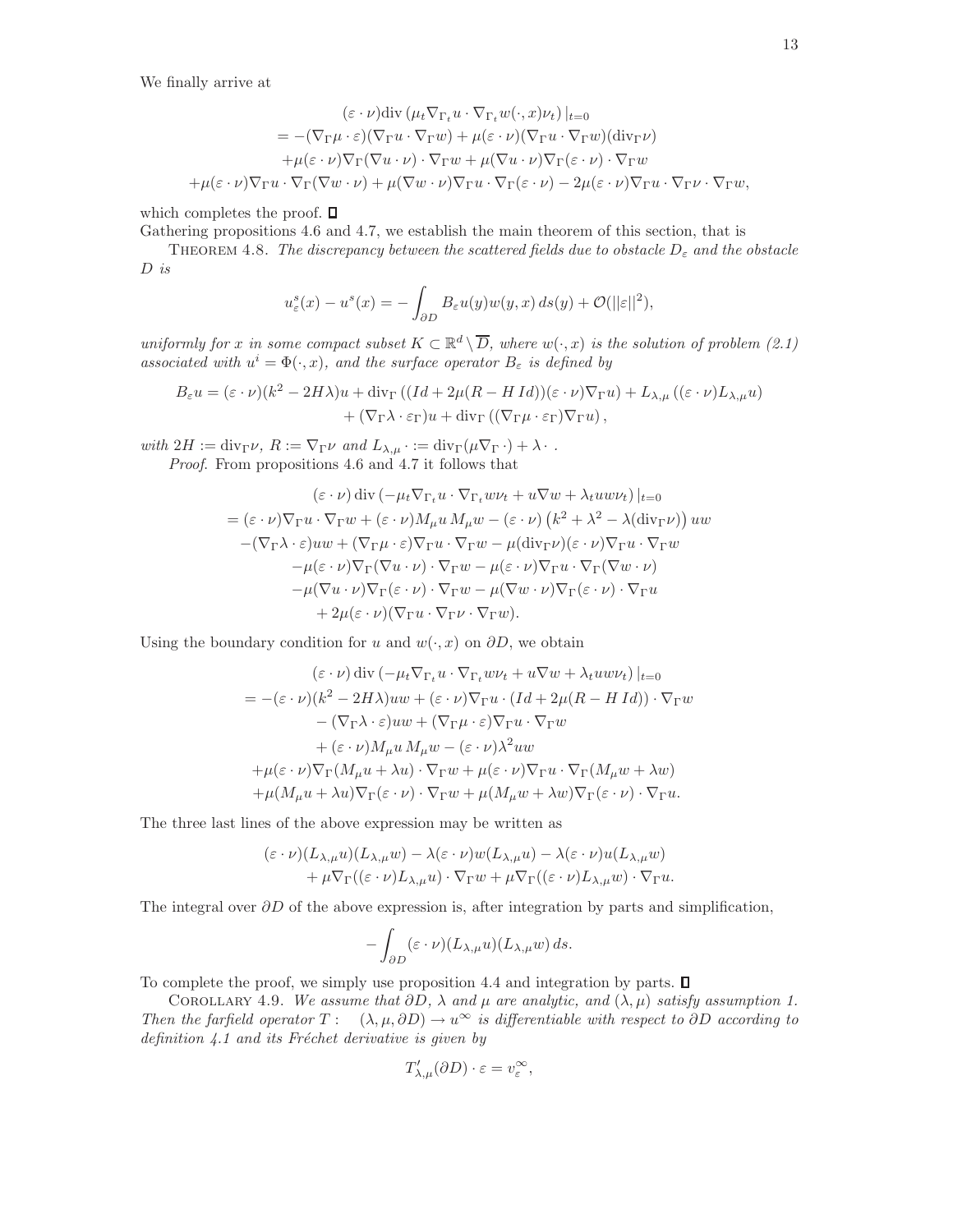where  $v_{\varepsilon}^{\infty}$  is the farfield associated with the outgoing solution  $v_{\varepsilon}^{s}$  of the Helmholtz equation outside D *which satisfies the GIBC condition*

$$
\frac{\partial v_{\varepsilon}^s}{\partial \nu} + \text{div}(\mu \nabla_{\Gamma} v_{\varepsilon}^s) + \lambda v_{\varepsilon}^s = B_{\varepsilon} u \quad on \ \partial D,
$$

*where*  $B_\varepsilon u$  *is given by theorem 4.8.* 

*Proof.* Proceeding as in [14], we can drop the assumption  $\overline{D} \subset D_{\varepsilon}$  provided we assume that  $\partial D$ ,  $\lambda$  and  $\mu$  be analytic. The result then follows from theorem 4.8 and an integral representation for the scattered field  $v_{\varepsilon}^{s} = u_{\varepsilon}^{s} - u^{s}$ .

REMARK 2. With classical impedance boundary condition, that is  $\mu = 0$ , we retrieve the result *of [14, theorem 2.5]. Let us also remark that in this case the surface operator*  $B_{\varepsilon}$  *in theorem 4.8 is a second-order operator, while it becomes a fourth-order differential operator when*  $\mu \neq 0$ .

REMARK 3. *Classically, the shape derivative only involves the normal part*  $(\epsilon \cdot \nu)$  of field  $\epsilon$  (see *for example [16, proposition 5.9.1]). In view of theorem 4.8, the expression of*  $B_{\varepsilon}$  *may be split in two parts: one part involves the normal component*  $(\epsilon \cdot \nu)$ *, the second part involves the tangential component*  $\varepsilon_{\Gamma}$ *. This is due to the fact that the impedances*  $\lambda$  *and*  $\mu$  *are surface functions.* 

5. An optimization technique to solve the inverse problem. This section is dedicated to the effective reconstruction of both the obstacle  $\partial D$  and the functional impedances  $(\lambda, \mu)$  from the observed farfields  $u_{\text{obs},j}^{\infty} := T_j(\lambda_0, \mu_0, \partial D_0) \in L^2(S^{d-1})$  associated with N given plane wave directions, where  $T_j$  refers to incident direction  $\hat{d}_j$ . We shall minimize the cost function

$$
F(\lambda, \mu, \partial D) = \frac{1}{2} \sum_{j=1}^{N} \|T_j(\lambda, \mu, \partial D) - u_{\text{obs},j}^{\infty}\|_{L^2(S^{d-1})}^2
$$
(5.1)

with respect to  $\partial D$  and  $(\lambda, \mu)$  by using a steepest descent method.

To do so, we first compute the Fréchet derivative of T with respect to  $(\lambda, \mu)$  for fixed D. We have the following theorem.

THEOREM 5.1. *We assume that* D *is Lipschitz continuous. Then for*  $(\lambda, \mu) \in (L^{\infty}(\partial D))^2$ *which satisfy assumption 1, the function*  $T : (\lambda, \mu, \partial D) \to u^\infty$  *is Fréchet differentiable with respect to*  $(\lambda, \mu)$  *and its Fréchet derivative is given by* 

$$
T'_{\partial D}(\lambda,\mu)\cdot(h,l)=v_{h,l}^{\infty}(\hat{x}):=\langle p(\cdot,\hat{x}),\operatorname{div}_{\Gamma}(l\nabla_{\Gamma}u)+h\,u\rangle_{H^{1}(\Gamma),H^{-1}(\Gamma)},\quad\forall\hat{x}\in S^{d-1},
$$

*where*

- u *is the solution of the problem (2.1),*
- $p(\cdot,\hat{x}) = \Phi^{\infty}(\cdot,\hat{x}) + p^{s}(\cdot,\hat{x})$  *is the solution of (2.1) with*  $u^{i}$  replaced by  $\Phi^{\infty}(\cdot,\hat{x})$ *.*
- *Proof.* The proof of this result can be found in [7].  $\Box$

The Fréchet derivative of T with respect to  $\partial D$  for fixed  $(\lambda, \mu)$  is given by theorem 4.8 and its corollary 4.9. With the help of corollary 4.9 and theorem 5.1, and in the case  $\partial D$ ,  $\lambda$  and  $\mu$  are analytic, we obtain the following expressions for the partial derivatives of the cost function  $F$  with respect to  $(\lambda, \mu)$  and  $\partial D$  respectively.

$$
F'_{\partial D}(\lambda,\mu)\cdot(h,l) = \sum_{j=1}^{N} \Re e \left( \int_{\partial D} G_j(\text{div}_{\Gamma}(l\nabla_{\Gamma} u_j) + h u_j) dy \right),\tag{5.2}
$$

$$
F'_{\lambda,\mu}(\partial D) \cdot \varepsilon = -\sum_{j=1}^{N} \Re e \left( \int_{\partial D} G_j(B_{\varepsilon} u_j) \, dy \right) \tag{5.3}
$$

where

- $u_j$  is the solution of the problem (2.1) wich is associated to plane wave direction  $d_j$ ,
- $G_j = G_j^i + G_j^s$  is the solution of problem (2.1) with  $u^i$  replaced by

$$
G_j^i(y) := \int_{S^{d-1}} \Phi^\infty(y, \hat{x}) \overline{(T_j(\lambda, \mu, \partial D) - u_{\text{obs},j}^\infty)} d\hat{x}.
$$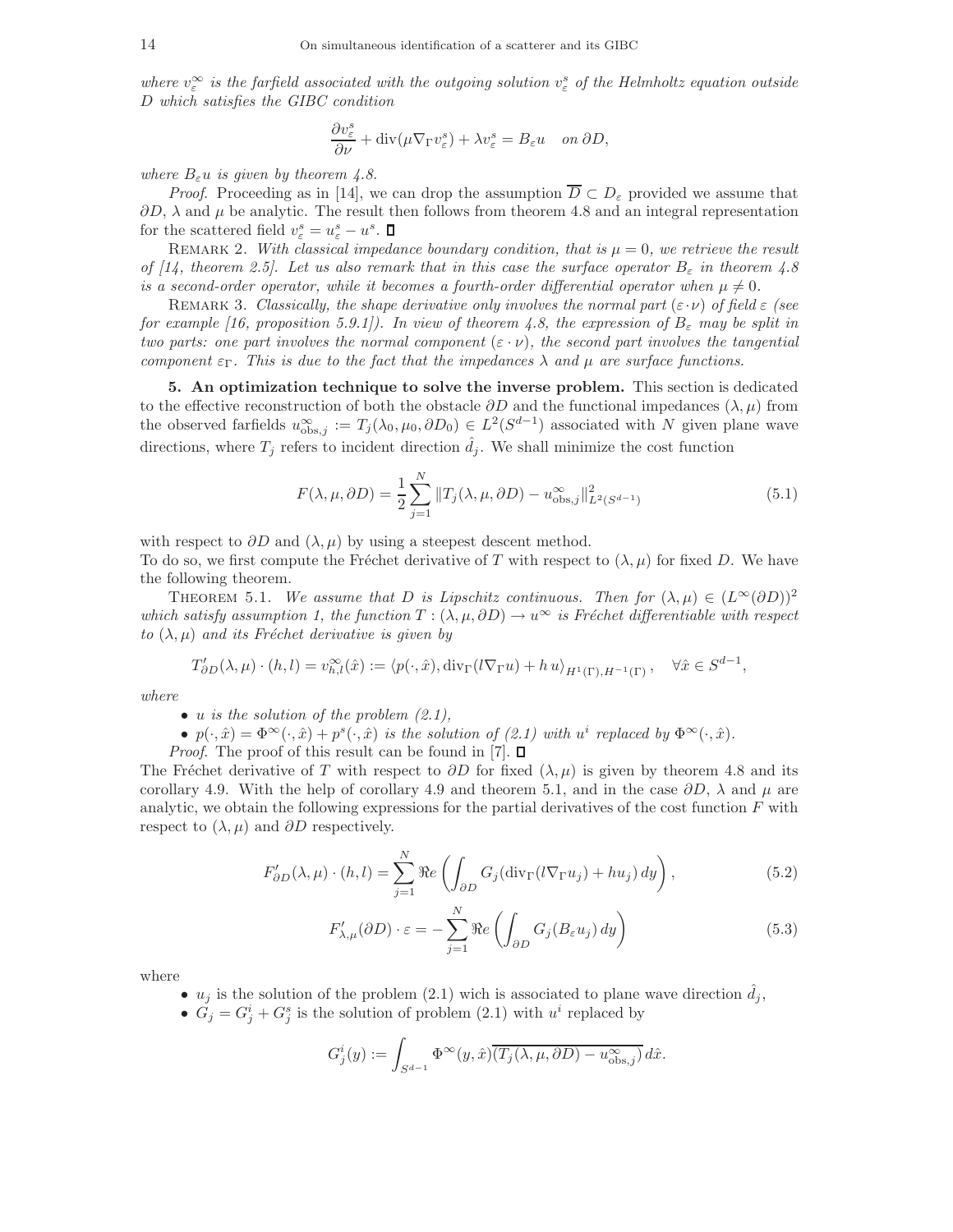In the numerical part of the paper we restrict ourselves to the two dimensional setting, that is  $d = 2$ . The minimization of the cost function F alternatively with respect to D,  $\lambda$  and  $\mu$  relies on the directions of steepest descent given by (5.2) and (5.3). The minimization with respect to  $(\lambda, \mu)$  is already exposed in [7], so that we only describe the minimization with respect to D. It is essential to remark from theorem 4.8 that the partial derivative with respect to  $D$  depends only on the values of  $\varepsilon$  on  $\partial D$ . With the decomposition  $\varepsilon = \varepsilon_{\tau} \tau + \varepsilon_{\nu} \nu$ , where  $\tau$  is the tangential unit vector, we formally compute ( $\varepsilon_{\tau}, \varepsilon_{\nu}$ ) on  $\partial D$  such that

$$
\varepsilon_\tau \tau + \varepsilon_\nu \nu = - \alpha F'_{\lambda,\mu}(\partial D),
$$

where  $\alpha > 0$  is the descent coefficient. In order to decrease the oscillations of the updated boundary, similarly to [7] we use a  $H^1$ -regularization, that is we search  $\varepsilon_{\tau}$  and  $\varepsilon_{\nu}$  in  $H^1(\partial D)$  such that for all  $\phi \in H^1(\partial D)$ ,

$$
\eta_{\tau} \int_{\partial D} \nabla_{\Gamma} \varepsilon_{\tau} \cdot \nabla_{\Gamma} \phi \, ds + \int_{\partial D} \varepsilon_{\tau} \phi \, ds = -\alpha F'_{\lambda,\mu}(\partial D) \cdot (\phi \, \tau), \tag{5.4}
$$

$$
\eta_{\nu} \int_{\partial D} \nabla_{\Gamma} \varepsilon_{\nu} \cdot \nabla_{\Gamma} \phi \, ds + \int_{\partial D} \varepsilon_{\nu} \phi \, ds = -\alpha F'_{\lambda,\mu}(\partial D) \cdot (\phi \, \nu), \tag{5.5}
$$

where  $\eta_{\tau}$ ,  $\eta_{\nu} > 0$  are regularization coefficients, while  $F'_{\lambda,\mu}(\partial D) \cdot (\phi \tau)$  and  $F'_{\lambda,\mu}(\partial D) \cdot (\phi \nu)$  are given by (5.3) (see more explicit expressions in [6]). The updated obstacle  $D_{\varepsilon}$  is then obtained by moving the mesh points x of  $\partial D$  to the points  $x_{\varepsilon}$  defined by  $x_{\varepsilon} = x + (\varepsilon_{\tau} \tau + \varepsilon_{\nu} \nu)(x)$ , while the extended impedances on  $\partial D_{\varepsilon}$  are defined, following (4.1), by  $\lambda_{\varepsilon}(x_{\varepsilon}) = \lambda(x)$  and  $\mu_{\varepsilon}(x_{\varepsilon}) = \mu(x)$ . The points  $x_{\varepsilon}$  enable us to define a new domain  $D_{\varepsilon}$ , and we have to remesh the complementary domain  $\Omega_R^{\varepsilon} = B_R \setminus \overline{D_{\varepsilon}}$  to solve the next forward problems. The descent coefficient  $\alpha$  and the regularization parameters  $\eta_{\tau}, \eta_{\nu}$  are determined as follows:  $\alpha$  is increased (resp. decreased) and  $\eta_{\tau}, \eta_{\nu}$  are decreased (resp. increased) as soon as the cost function decreases (resp. increases). The algorithm stops as soon as  $\alpha$  is too small. With the help of the relative cost function, namely

Error := 
$$
\frac{1}{N} \sum_{j=1}^{N} \frac{\|T_j(\lambda, \mu, \partial D) - u_{\text{obs},j}^{\infty}\|_{L^2(S^1)}}{\|u_{\text{obs},j}^{\infty}\|_{L^2(S^1)}},
$$
(5.6)

we are able to determine if the computed  $(\lambda, \mu, \partial D)$  corresponds to a global or a local minimum: in the first case Error is approximately equal to the amplitude of noise while in the second case it is much larger.

6. Some numerical results. In order to handle dimensionless impedances, we replace  $\lambda$ by  $k\lambda$  and  $\mu$  by  $\mu/k$  in the boundary condition of problem (2.3) without changing the notations. Problem (2.3) is solved by using a finite element method based on the variational formulation associated with problem (2.3) and which is introduced in [5], more precisely we have used classical Lagrange finite elements. The variational formulations (5.4) (5.5) as well as those used to update the impedances  $\lambda$  and  $\mu$  (see [5]) are solved by using the same finite element basis. All computations were performed with the help of the software FreeFem++ [27]. We obtain some artificial data with forward computations for some given data  $(\lambda_0, \mu_0, \partial D_0)$ . The resulting farfields  $u_{\text{obs},j}^{\infty}$ ,  $j = 1, N$ are then contaminated by some Gaussian noise of various amplitude. More precisely, for each Fourier coefficient of the farfield we compute a Gaussian noise with normal distribution. Such a perturbation is multiplied by a constant which is calibrated in order to obtain a global relative  $L^2$ error of prescribed amplitude: 1% or 5%.

6.1. Reconstruction of an obstacle with known impedances. First we try to reconstruct a L– shaped obstacle  $D_0$  with known impedances  $(\lambda_0, \mu_0)$ . The result is shown on figure 6.1 in the case of 1% noise by using only two incident waves, namely  $N = 2$ . The results are shown on figure 6.2 in the case of 5% noise and  $N = 2$ , as well as 5% noise and  $N = 8$ , respectively. This enables us to test the influence of the amplitude of noise as well as the influence of the number of incident waves. In order to evaluate the impact of the initial guess on the quality of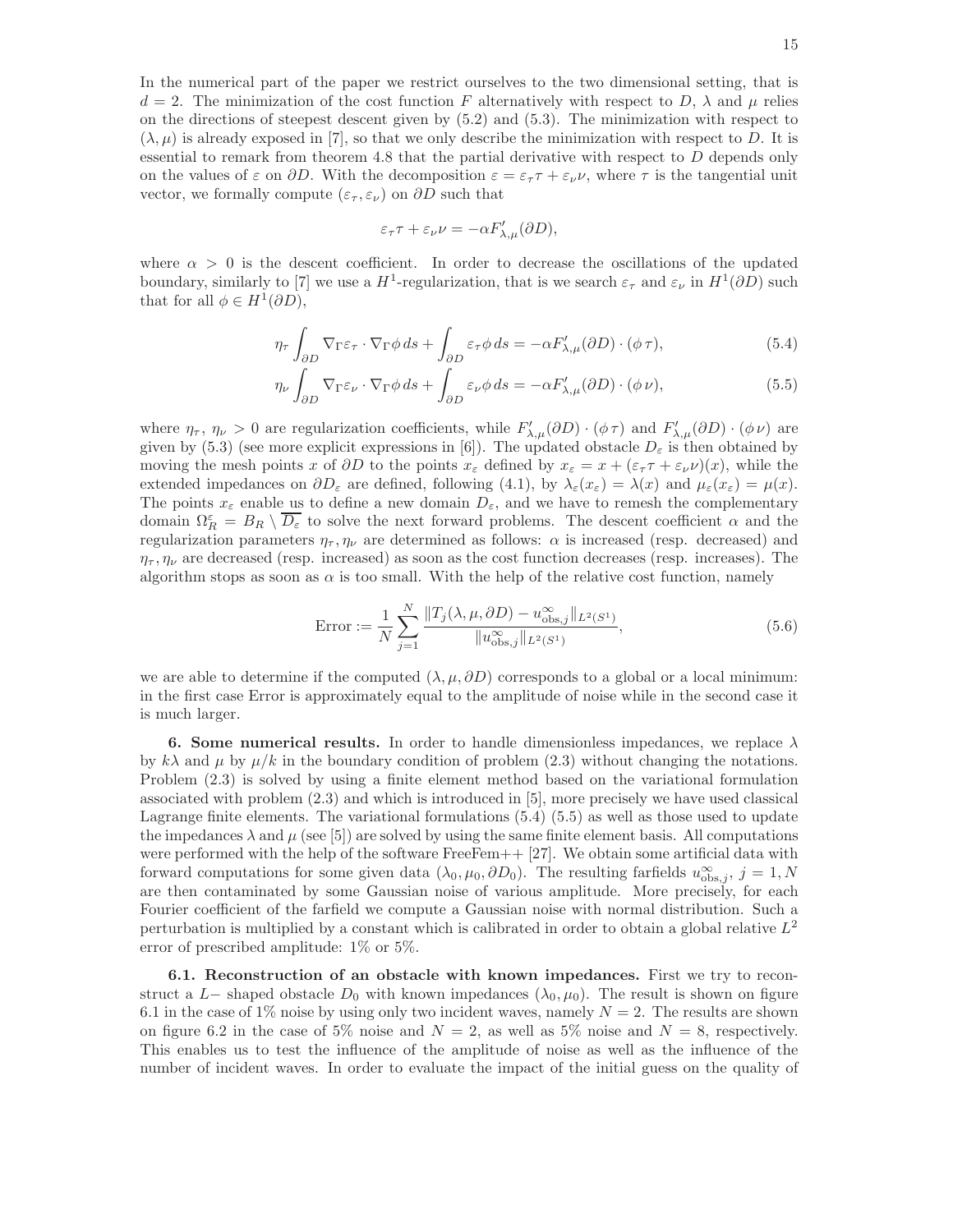the reconstruction, we consider another initial guess which is farther from the true obstacle than the first one, in the presence of 5% noise. The result is very bad with only two incident waves, and becomes much better with eight incident waves, as shown on figure 6.3. In the remainder of the numerical section all reconstructions will be based on eight incident waves.



Fig. 6.1. Case of known impedances and good initial guess



Fig. 6.2. Case of known impedances and good initial guess, influence of noise and of N

6.2. Reconstruction of the geometry and constant impedances. Secondly we assume that both the obstacle  $D_0$  and the impedances  $(\lambda_0, \mu_0) = (0.5i, 2)$  are unknown, but these impedances are constants. Starting from  $(i, 1.5)$  as initial guess for  $(\lambda, \mu)$ , the retrieved impedances are  $(\lambda, \mu) = (0.49i, 1.99)$  for 1% noise and  $(\lambda, \mu) = (0.51i, 1.93)$  for 5% noise, while the corresponding retrieved obstacles are shown on figure 6.4.

6.3. Reconstruction of the geometry and functional impedances. In order to emphasize the role played by the tangential part of the mapping  $\varepsilon$  in the optimization of the cost function  $F$  for functional impedances (see remark 3), we first consider a very academic case. We try to reconstruct a circle  $D_0$  of radius  $R_0 = 0.3$  and an impedance  $\lambda_0(\theta) = 0.5(1 + \sin^2(\theta + \frac{\pi}{6})),$ where  $\theta$  is the polar angle, starting from an initial circle of same center and radius 0.2 and from the initial impedance  $\lambda(\theta) = 0.5(1 + \sin^2(\theta))$ . Compared to the true obstacle, the initial guess is hence a smaller and rotated circle. Here  $\mu = 0$  for sake of simplicity. Amplitude of noise is 5% and we use eight incident waves. As can be seen on figure 6.5, the obstacle  $D_0$  and the impedance  $\lambda_0$  are quite well reconstructed even if we use only the gradient iterations on the geometry (we do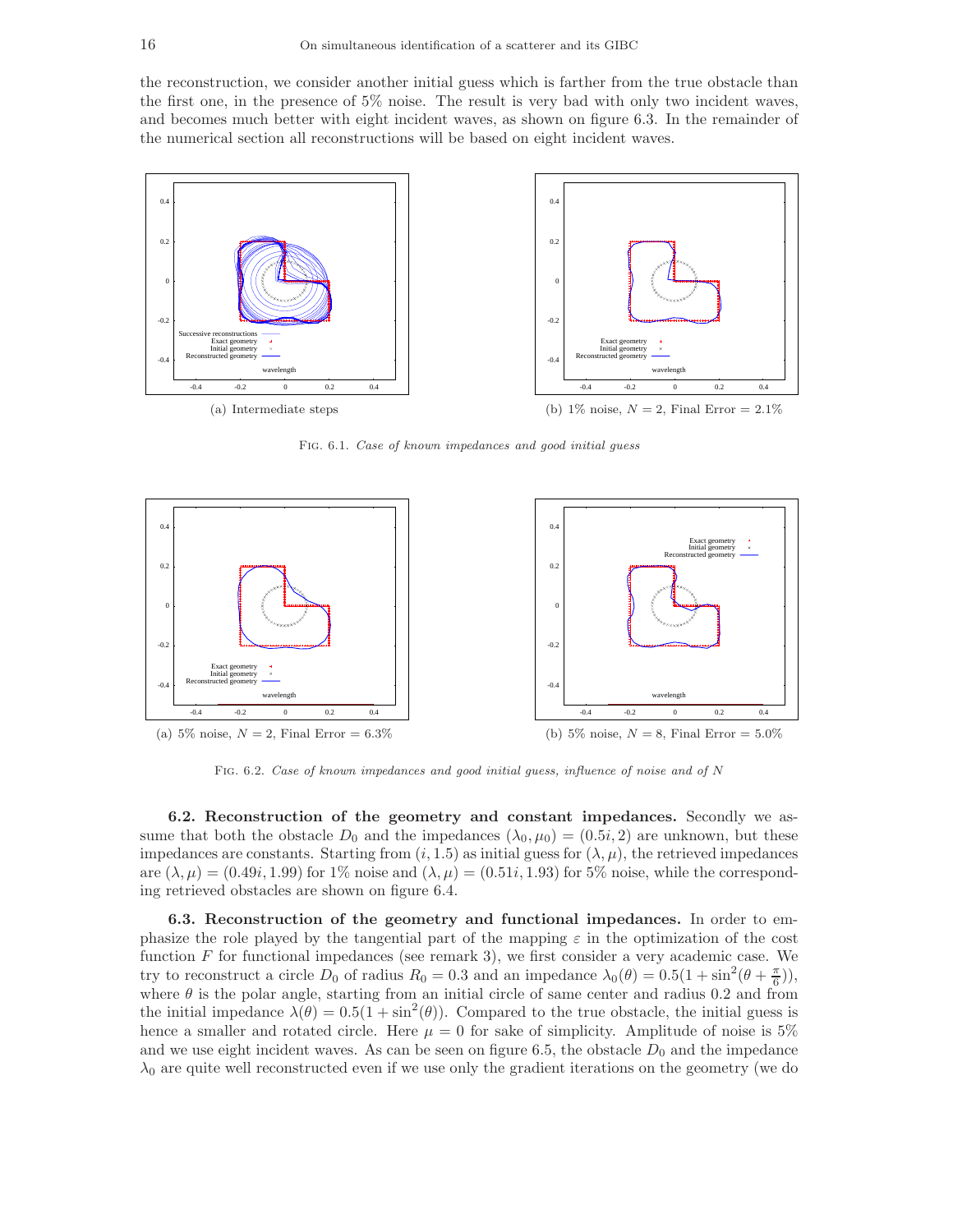

Fig. 6.3. Case of known impedances and bad initial guess, increasing number of incident waves



Fig. 6.4. Case of constant but unknown impedances

not use the gradient iterations on the impedance).

We complete the numerical section with a more complicated example. The aim is to retrieve the obstacle  $D_0$  defined with polar coordinates  $(r, \theta)$  by  $r = 0.3 + 0.08 \cos(3\theta)$ , as well as the impedances  $\lambda_0 = 0.5(1 + \sin^2 \theta)i$  and  $\mu_0 = 0.5(1 + \cos^2 \theta)$ , assuming that both the real part of  $\lambda$ and the imaginary part of  $\mu$  are 0, in the presence of 5% noise with eight incident waves. Note that in this case the obstacle is star-shaped, which is not necessary to apply our optimization process, but it enables us to compare the retrieved and the exact impedances in a simple way. The result are presented on figure 6.6 and show a good accuracy.

Appendix. We give below the proof of lemma 4.5. In order to obtain this lemma, we consider the local basis  $(e_j^t, e_d^t)$ ,  $j = 1, d - 1$ , where vectors  $e_j^t$  are defined by (4.4), while  $e_d^t = \varepsilon$ . We can hence define the associated covariant basis  $(f_t^i)$ ,  $i = 1, d$ . Note that  $f_t^i \neq e_t^i$   $(i = 1, d - 1)$ , where covariant vectors  $e_t^i$  are defined by (4.5). We begin with the proof of the first part of lemma 4.5. We have, denoting  $\lambda = \lambda \circ \phi$ 

$$
\nabla \lambda_t = \sum_{i=1}^{d-1} \frac{\partial \tilde{\lambda}}{\partial \xi_i} f_t^i + \frac{\partial \tilde{\lambda}}{\partial t} f_t^d.
$$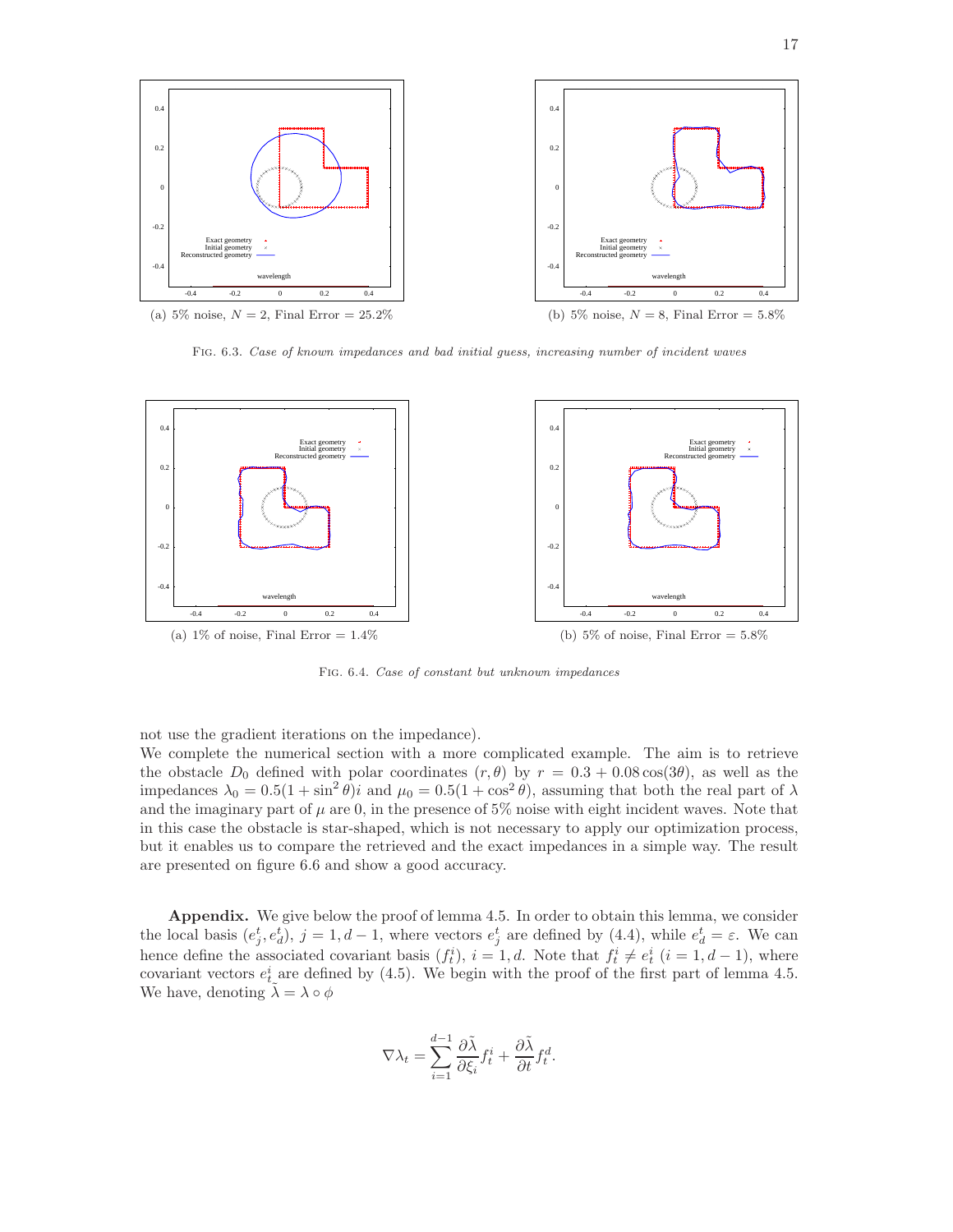

FIG. 6.5. On the use of the tangential component of mapping  $\varepsilon$ 



Fig. 6.6. Case of unknown geometry and unknown functional impedances

By the definition of  $\tilde{\lambda}$ , we have  $\partial \tilde{\lambda}/\partial t = 0$ . We hence have, with  $f^i := f_0^i$ ,

$$
(\nabla \lambda_t)|_{t=0} = \sum_{i=1}^{d-1} \frac{\partial \tilde{\lambda}}{\partial \xi_i} f^i.
$$
\n(6.1)

It remains to compute the covariant vectors  $f^i$  for  $i = 1, d - 1$ . In this view we search  $f^1$  in the form

$$
f^{1} = \sum_{i=1}^{d-1} \beta_{i} e^{i} + \alpha \nu.
$$

The coefficients  $\alpha, \beta_i$  are uniquely defined by

$$
f^1 \cdot e_1 = 1
$$
,  $f^1 \cdot e_j = 0$ ,  $j = 2, d - 1$ ,  $f^1 \cdot \varepsilon = 0$ .

This implies that

$$
\beta_1 = 1, \quad \beta_j = 0, \quad j = 2, d - 1, \quad \alpha(\nu \cdot \varepsilon) = -e^1 \cdot \varepsilon.
$$

As a conclusion, we have

$$
f^{1} = e^{1} - \frac{1}{\nu \cdot \varepsilon} (e^{1} \cdot \varepsilon) \nu.
$$

We obtain a symmetric expression for  $f^i$ ,  $i = 2, d - 1$  and coming back to (6.1), we obtain

$$
(\nabla \lambda_t \cdot \nu_t)|_{t=0} = (\nabla \lambda_t)|_{t=0} \cdot \nu = -\sum_{i=1}^{d-1} \frac{1}{\nu \cdot \varepsilon} (e^i \cdot \varepsilon) \frac{\partial \tilde{\lambda}}{\partial \xi_i},
$$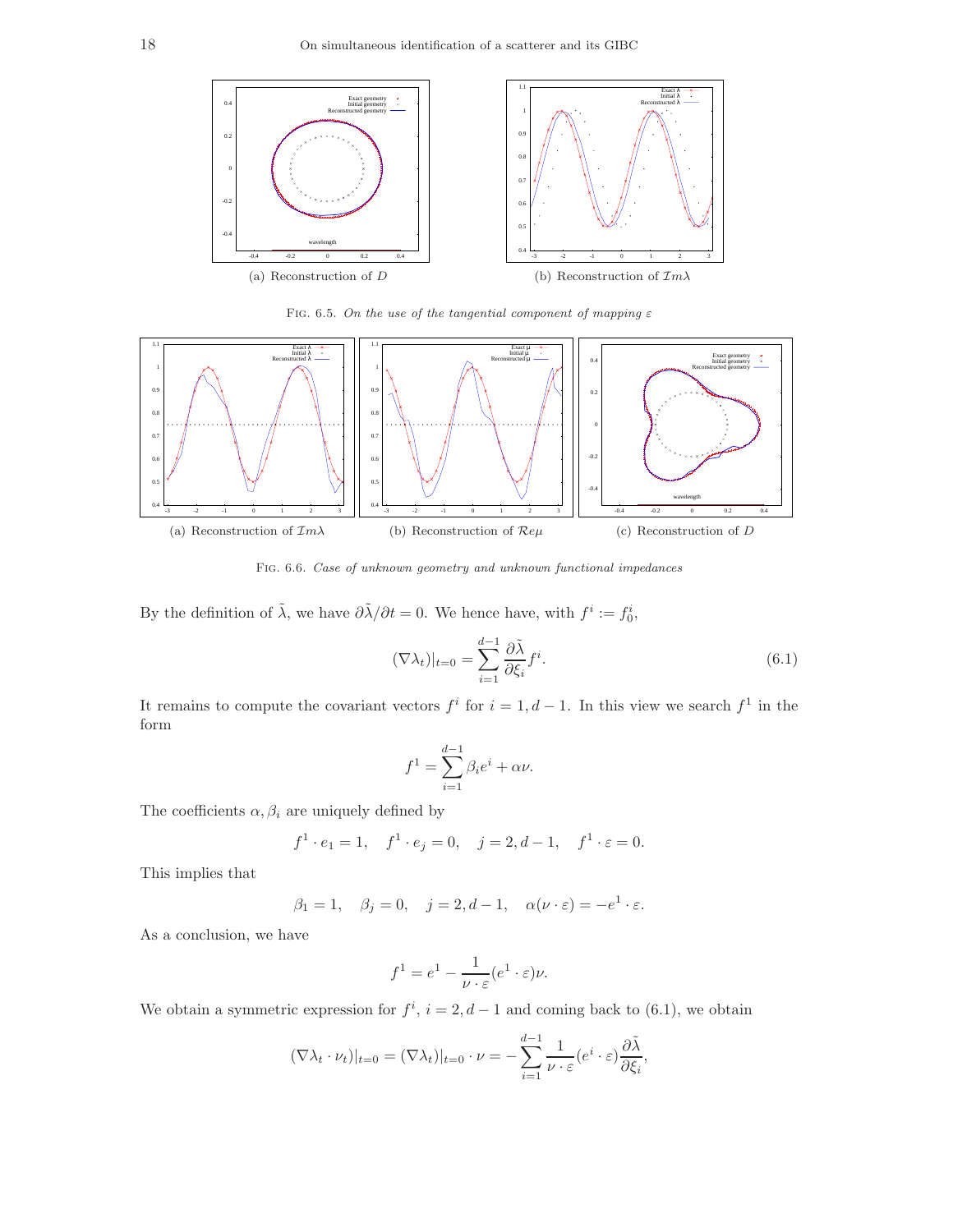and lastly,

$$
(\nu \cdot \varepsilon)(\nabla \lambda_t \cdot \nu_t)|_{t=0} = -(\nabla_{\Gamma} \lambda \cdot \varepsilon),
$$

which completes the proof of the first statement of lemma 4.5.

Now let us give the proof of the second statement of lemma 4.5. In this view we also need an expression of the covariant vector  $f^d$ . We again search  $f^d$  in the form

$$
f^d = \sum_{i=1}^{d-1} \beta_i e^i + \alpha \nu.
$$

The coefficients  $\alpha, \beta_i$  are now uniquely defined by

$$
f^d \cdot e_i = 0, \quad i = 1, d - 1, \quad f^d \cdot \varepsilon = 1.
$$

After simple calculations, we obtain

$$
f^d = \frac{1}{\nu \cdot \varepsilon} \nu.
$$

We have

$$
\mathrm{div}\nu_t = \sum_{i=1}^{d-1} \frac{\partial \nu_t}{\partial \xi_i} \cdot f_t^i + \frac{\partial \nu_t}{\partial t} \cdot f_t^d.
$$

By differentiation of  $|\nu_t|^2 = 1$  with respect to  $\xi_i$  and t, we obtain

$$
\frac{\partial \nu_t}{\partial \xi_i}|_{t=0} \cdot \nu = 0, \quad i = 1, d - 1, \quad \frac{\partial \nu_t}{\partial t}|_{t=0} \cdot \nu = 0,
$$

hence

$$
\left(\sum_{i=1}^{d-1} \frac{\partial \nu_t}{\partial \xi_i} \cdot f_t^i\right)|_{t=0} = \sum_{i=1}^{d-1} \frac{\partial \nu}{\partial \xi_i} \cdot e^i = \text{div}_{\Gamma} \nu,
$$

and we obtain the second thesis of lemma 4.5. Lastly, let us give the proof of the third statement of lemma 4.5. Let us denote

$$
G = \nabla_{\Gamma_t} u \cdot \nabla_{\Gamma_t} w
$$

and  $\tilde{G}_t = G \circ \phi_t$ . Given the definition of surface gradient (4.6), we have

$$
\nabla G = \sum_{i=1}^{d-1} \frac{\partial \tilde{G}_t}{\partial \xi_i} f_t^i + \frac{\partial \tilde{G}_t}{\partial t} f_t^d.
$$

By using the expressions obtained above for the covariant vectors  $f_t^i$ ,  $i = 1, d$ , we obtain

$$
(\nu \cdot \varepsilon)(\nabla G \cdot \nu_t)|_{t=0} = -\sum_{i=1}^{d-1} (e^i \cdot \varepsilon) \frac{\partial \tilde{G}_t}{\partial \xi_i}|_{t=0} + \frac{\partial \tilde{G}_t}{\partial t}|_{t=0},
$$

that is

$$
(\nu \cdot \varepsilon)(\nabla G \cdot \nu_t)|_{t=0} = -\varepsilon_{\Gamma} \cdot \nabla_{\Gamma} (\nabla_{\Gamma} u \cdot \nabla_{\Gamma} w) + \frac{\partial \tilde{G}_t}{\partial t}|_{t=0}.
$$
 (6.2)

We now have to compute  $\partial \tilde{G}_t / \partial t$  at  $t = 0$ . We have

$$
\frac{\partial \tilde{G}_t}{\partial t} = \sum_{i,j=1}^{d-1} \frac{\partial}{\partial t} \left( \frac{\partial \tilde{u}_t}{\partial \xi_i} e_t^i \cdot \frac{\partial \tilde{w}_t}{\partial \xi_j} e_t^j \right),
$$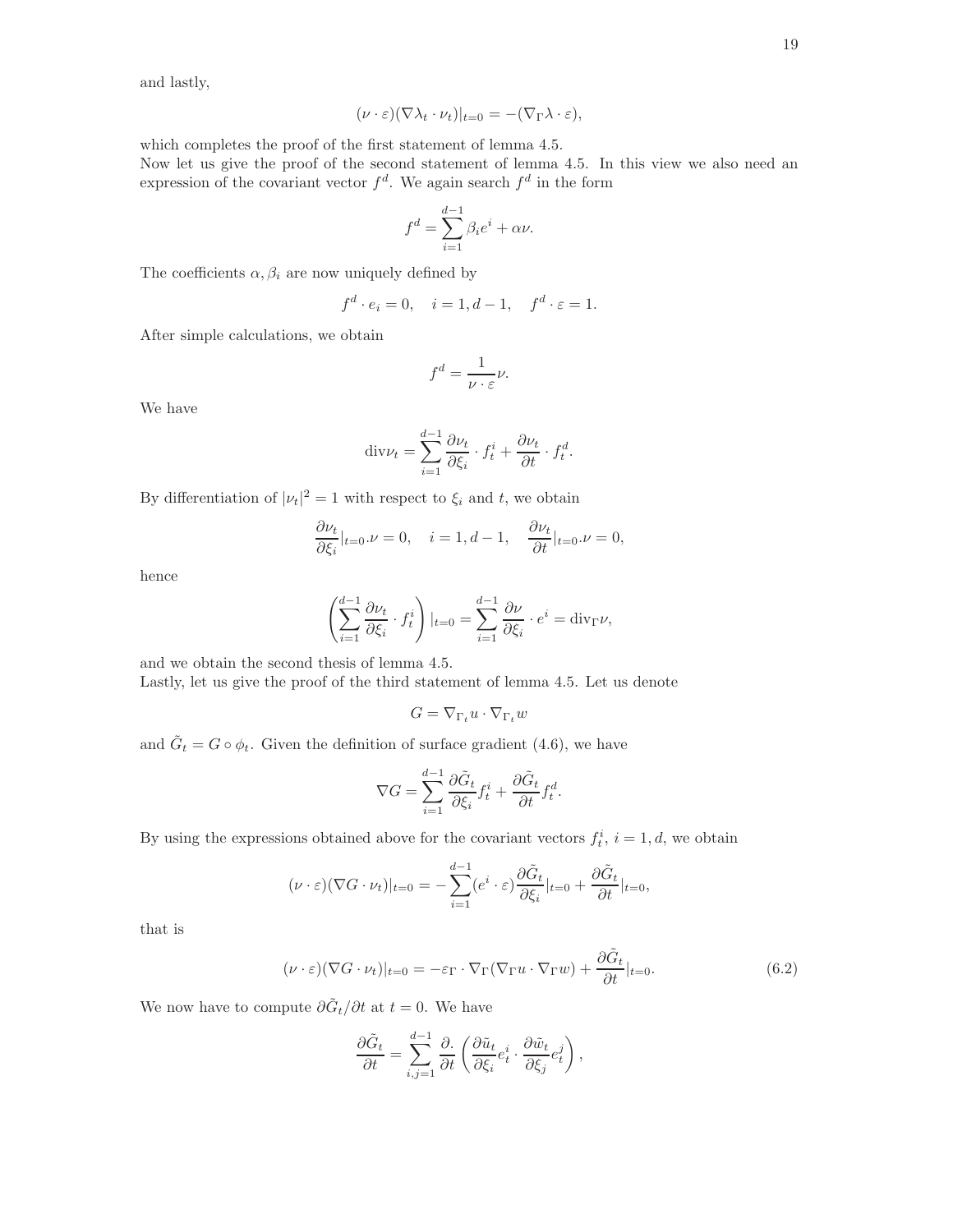with

$$
\frac{\partial}{\partial t} \left( \frac{\partial \tilde{u}_t}{\partial \xi_i} e^i_t \cdot \frac{\partial \tilde{w}_t}{\partial \xi_j} e^j_t \right) = \frac{\partial^2 \tilde{u}_t}{\partial \xi_i \partial t} \frac{\partial \tilde{w}_t}{\partial \xi_j} e^i_t \cdot e^j_t + \frac{\partial \tilde{u}_t}{\partial \xi_i} \frac{\partial^2 \tilde{w}_t}{\partial \xi_j \partial t} e^i_t \cdot e^j_t + \frac{\partial \tilde{u}_t}{\partial \xi_i} \frac{\partial \tilde{w}_t}{\partial \xi_j} \left( \frac{\partial e^i_t}{\partial t} \cdot e^j_t + e^i_t \cdot \frac{\partial e^j_t}{\partial t} \right).
$$

From differentiation with respect to  $t$  of

$$
(Id + t(\nabla \varepsilon)^T)e_t^i = e^i,
$$

we obtain

$$
(\nabla \varepsilon)^T e_t^i + (Id + t(\nabla \varepsilon)^T)) \frac{\partial e_t^i}{\partial t} = 0,
$$

hence

$$
\frac{\partial e_t^i}{\partial t} = -(Id + t(\nabla \varepsilon)^T)^{-1} (\nabla \varepsilon)^T e_t^i,
$$

and in particular

$$
\frac{\partial e_t^i}{\partial t}|_{t=0} = -(\nabla \varepsilon)^T \cdot e^i.
$$

We arrive at

$$
\frac{\partial \tilde{G}_t}{\partial t}|_{t=0} = \nabla_{\Gamma} \left( \frac{\partial \tilde{u}_t}{\partial t}|_{t=0} \right) \cdot \nabla_{\Gamma} w + \nabla_{\Gamma} u \cdot \nabla_{\Gamma} \left( \frac{\partial \tilde{w}_t}{\partial t}|_{t=0} \right) \n- \nabla_{\Gamma} u \cdot \nabla \varepsilon \cdot \nabla_{\Gamma} w - \nabla_{\Gamma} u \cdot (\nabla \varepsilon)^T \cdot \nabla_{\Gamma} w.
$$

By using

$$
\frac{\partial \tilde{u}_t}{\partial t}|_{t=0} = \nabla u \cdot \varepsilon, \quad \frac{\partial \tilde{w}_t}{\partial t}|_{t=0} = \nabla w \cdot \varepsilon
$$

as well as the decomposition  $\varepsilon = \varepsilon_{\Gamma} + (\varepsilon \cdot \nu)\nu$ , we obtain

$$
\frac{\partial \tilde{G}_t}{\partial t}|_{t=0} = \nabla_{\Gamma}(\nabla_{\Gamma}u \cdot \varepsilon_{\Gamma} + (\nabla u \cdot \nu)(\varepsilon \cdot \nu)) \cdot \nabla_{\Gamma}w + \nabla_{\Gamma}u \cdot \nabla_{\Gamma}(\nabla_{\Gamma}w \cdot \varepsilon_{\Gamma} + (\nabla w \cdot \nu)(\varepsilon \cdot \nu)) - \nabla_{\Gamma}u \cdot (\nabla \varepsilon + (\nabla \varepsilon)^T)) \cdot \nabla_{\Gamma}w.
$$

We complete the proof of lemma 4.5 by using equation (6.2).

Acknowledgments. The work of Nicolas Chaulet is supported by a grant from Délégation Générale de l'Armement.

## REFERENCES

- [1] G. Allaire, Conception optimale de structures, Springer-Verlag, 2007.
- [2] B. ASLANYREK, H. HADDAR, AND H. SAHINTRK, Generalized impedance boundary conditions for thin dielectric coatings with variable thickness, Wave Motion, 48 (2011), pp. 680 – 699.
- [3] V. BACCHELLI, Uniqueness for the determination of unknown boundary and impedance with the homogeneous Robin condition, Inverse Problems, 25 (2009), pp. 015004, 4.
- [4] A. Bendali and K. Lemrabet, The effect of a thin coating on the scattering of a time-harmonic wave for the helmholtz equation, SIAM J. Appl. Math., 56 (1996), pp. 1664–1693.
- [5] L. BOURGEOIS, N. CHAULET, AND H. HADDAR, Identification of generalized impedance boundary conditions: some numerical issues, Tech. Report INRIA 7449, 11 2010.
- [6]  $\longrightarrow$ , On simultaneous identification of a scatterer and its generalized impedance boundary condition, Tech. Report INRIA 7645, 6 2011.
- [7] , Stable reconstruction of generalized impedance boundary conditions, Inverse Problems, 27 (2011), p. 095002.